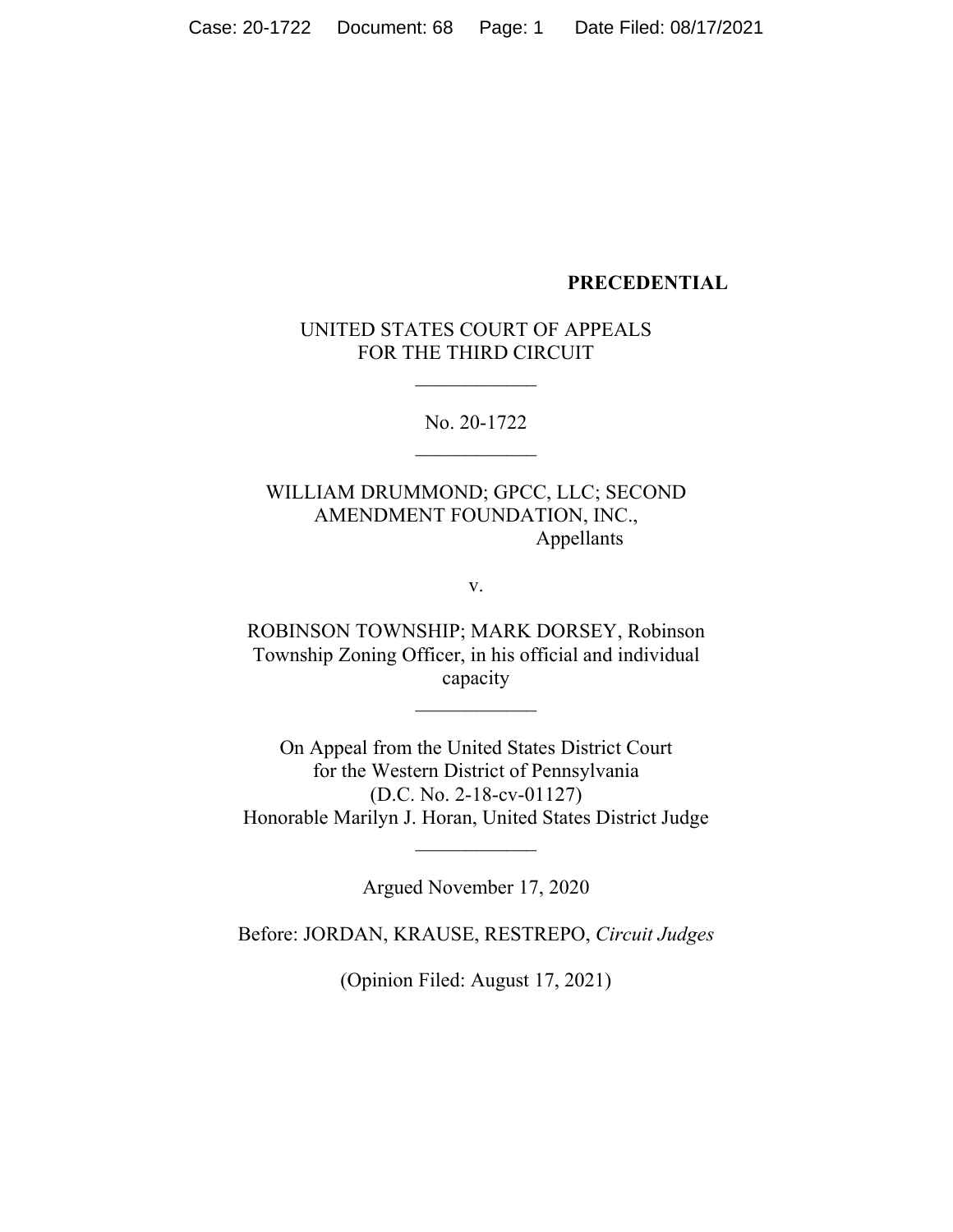Alan Gura, Esq. **[Argued]** 916 Prince Street Suite 107 Alexandria, VA 22314

*Counsel for Appellants*

Michael P. Gaetani, Esq. Creenan & Baczkowski 3907 Old William Penn Highway Suite 304 Murrysville, PA 15668

Trisha A. Gill, Esq. **[Argued]** Sean R. Ridley, Esq. Litchfield Cavo 603 Stanwix Street 10th Floor Pittsburgh, PA 15222

*Counsel for Appellees*

Joseph G. S. Greenlee, Esq. Firearms Policy Coalition 1215 K Street 17th Floor Sacramento, CA 95814

> *Counsel for Amici Firearms Policy Coalition Inc., Firearms Policy Foundation, and Madison Society Foundation Inc.*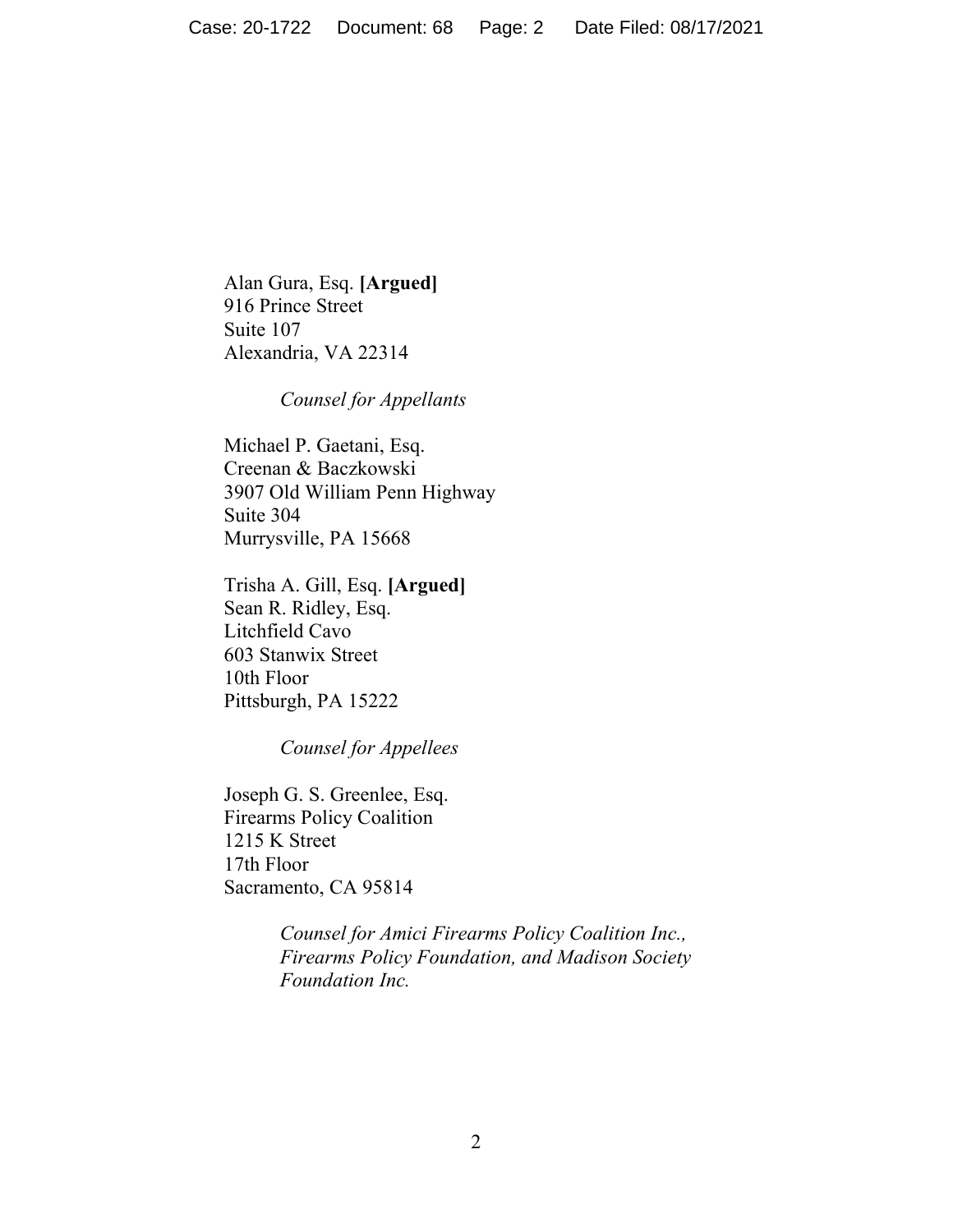Neal Goldfarb 1301 Fairmont Street, N.W. Washington, D.C. 20009

*Counsel for Amicus Neal Goldfarb*

James P. Davy, Esq. **[Argued]** P.O. Box 15216 Philadelphia, PA 19125

> *Counsel for Amici Giffords Law Center to Prevent Gun Violence and Ceasefire Pennsylvania Education Fund*

# OPINION OF THE COURT  $\frac{1}{2}$

 $\overline{\phantom{a}}$ 

KRAUSE, *Circuit Judge.*

In the wake of the Supreme Court's landmark decision in *District of Columbia v. Heller*, courts across the country, including ours, have often been called upon to define the Second Amendment's boundaries. 554 U.S. 570 (2008). But while the right to bear arms may no longer present a "vast *terra incognita*," uncharted frontiers remain. *United States v. Masciandaro*, 638 F.3d 458, 475 (4th Cir. 2011). This case takes us to one such frontier: Whether restrictions on where citizens can purchase or practice with firearms implicate the right to bear arms, and, more specifically, whether the two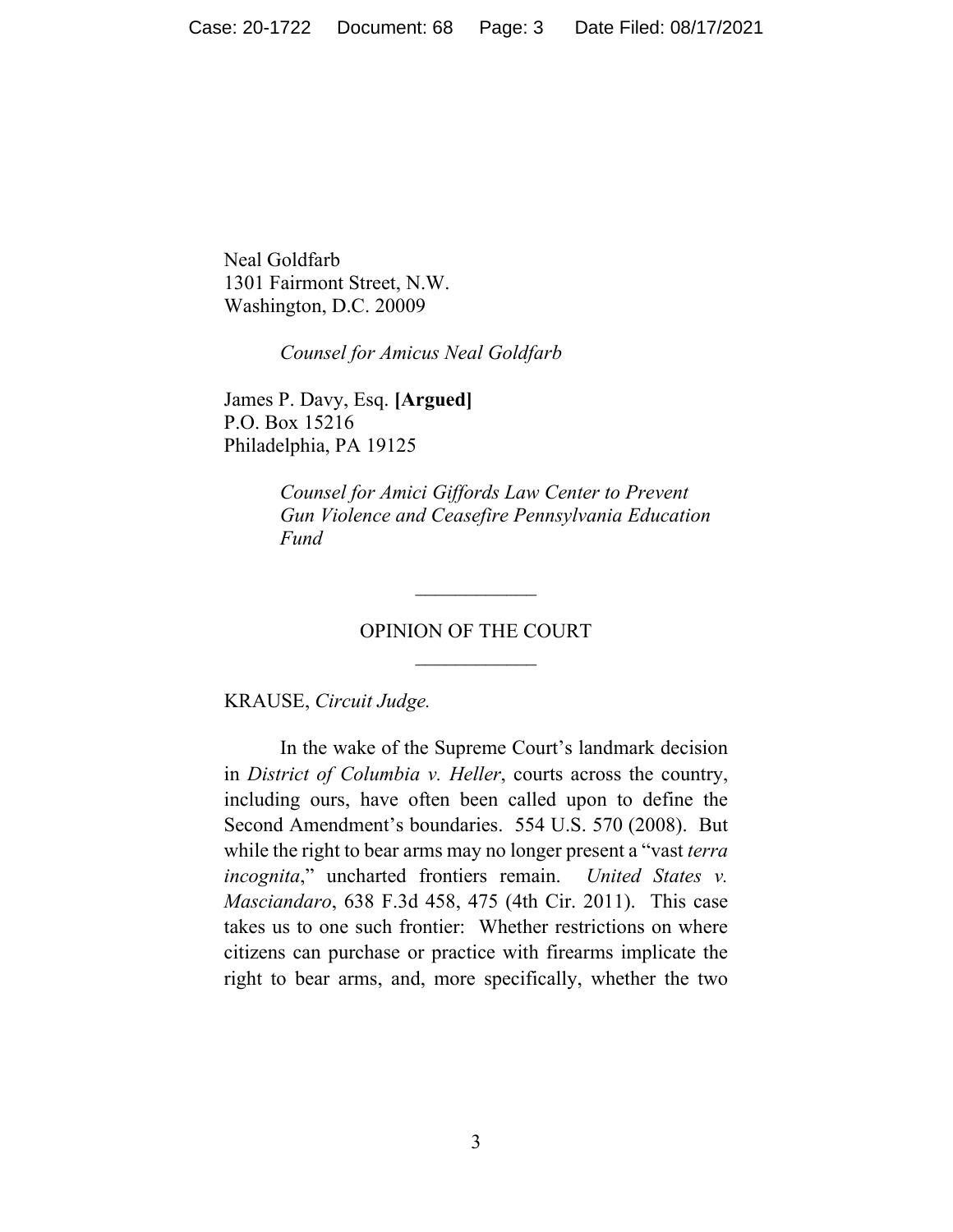challenged zoning rules interfere with that right. As neither rule finds deep roots in history or tradition, we conclude that both carry constitutional consequences.

But even as we recognize that the challenged rules must pass constitutional muster, we reiterate that Second Amendment review is not a monolith. As the two-step framework we outlined in *United States v. Marzzarella* makes clear, different laws trigger different tests. 614 F.3d 85, 89 (3d Cir. 2010). In identifying which rules invade the Second Amendment, we hunt for historical outliers—laws that lack traditional counterparts. In subjecting those rules to heightened scrutiny, likewise, we look for modern outliers laws with few parallels in contemporary practice. The more "exceptional" a rule, the more likely the government has overlooked less burdensome "options that could serve its interests just as well." *McCullen v. Coakley*, 573 U.S. 464, 490 (2014). Because the challenged zoning rules constitute outliers, and because the pleading-stage materials fail to justify their anomalous features, we will vacate the District Court's dismissal order and remand for discovery, and for a prompt ruling on the pending motion for a preliminary injunction.

## **I. Background**

## **A. The Greater Pittsburgh Gun Club**

For the better part of a century, a 265-acre tract in Robinson Township, Pennsylvania has hosted a gun range. J.A. at 60. In its heyday, the range—now called the Greater Pittsburgh Gun Club—boasted over 800 dues-paying members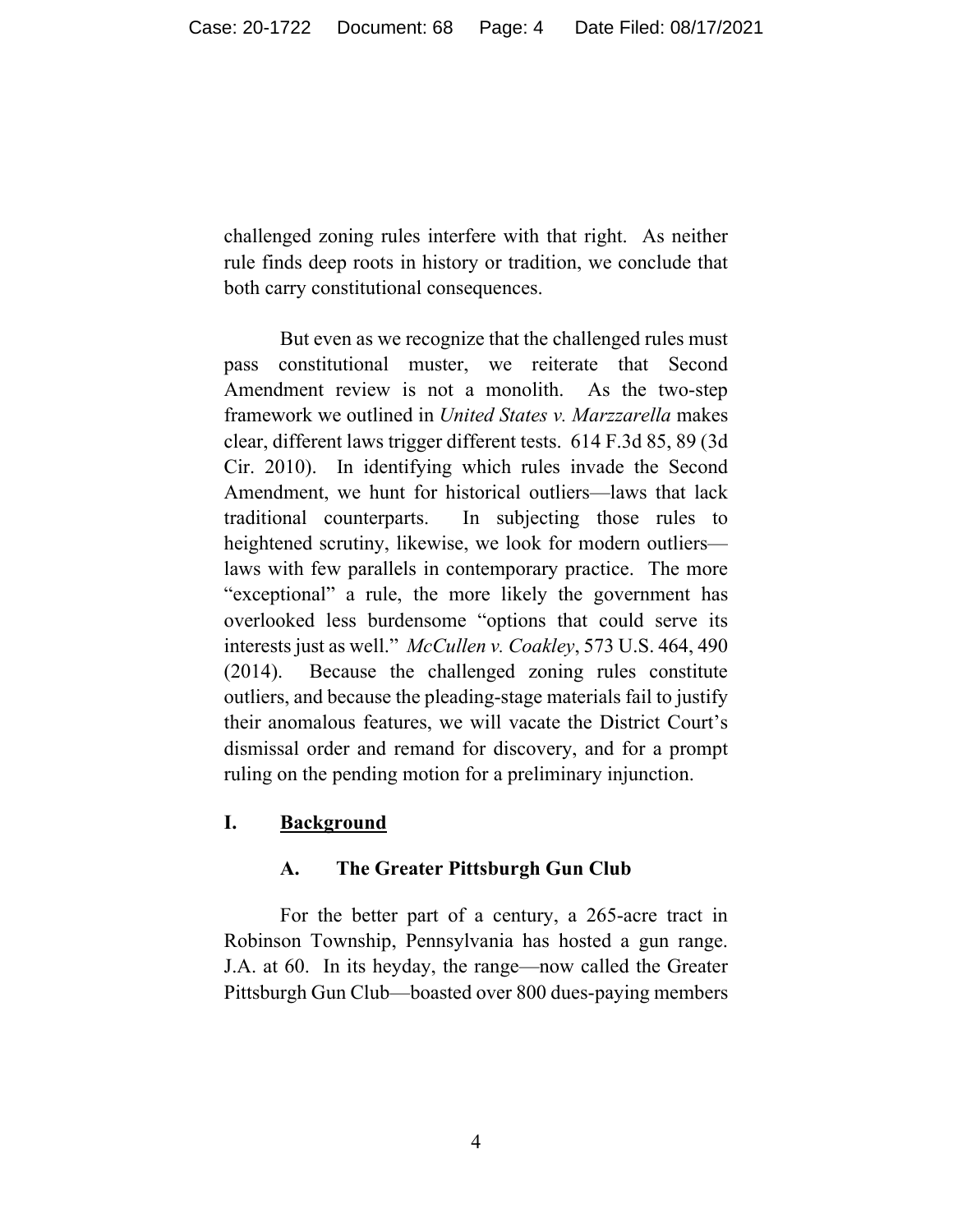and also served as a practice location for nearby National Guard units. *Id*. at 60–61. As time passed, and as owners came and went, the Club continued to provide Robinson Township residents with guns and a place to practice with them. *Id*.

Over the years, however, the Club also faced its share of challenges. In 1993, for example, the Township initiated a nuisance action against the Club. *Id*. at 16. The litigation dragged on for years before a state court finally dismissed the suit. *Id*. And, in 2008, the range's then-owner pleaded guilty to possessing weapons as a convicted felon and received a three-year prison term as a result. With its owner behind bars, the Club closed its doors, not to reopen for about a decade. J.A. at 15.

The Club's fortunes seemed poised to improve in 2017. *Id*. at 61–64. The preceding winter, Appellant William Drummond leased the property. *Id*. at 64. Consistent with the Club's prior use, Drummond intended to engage in "the retail sale of firearms" and to "operat[e] a shooting range." *Id*. In particular, he planned to allow customers to shoot "ordinary firearms of the kind in common use for traditional lawful purposes, including pistols, shotguns, and center-fire rifles up to .50 caliber." *Id*. at 65.

For Drummond's business to succeed, it needed to abide by the Township's zoning rules. Like many jurisdictions following traditional practices, the Township divides its land into districts "in which only compatible uses are allowed and incompatible uses are excluded." *City of Edmonds v. Oxford*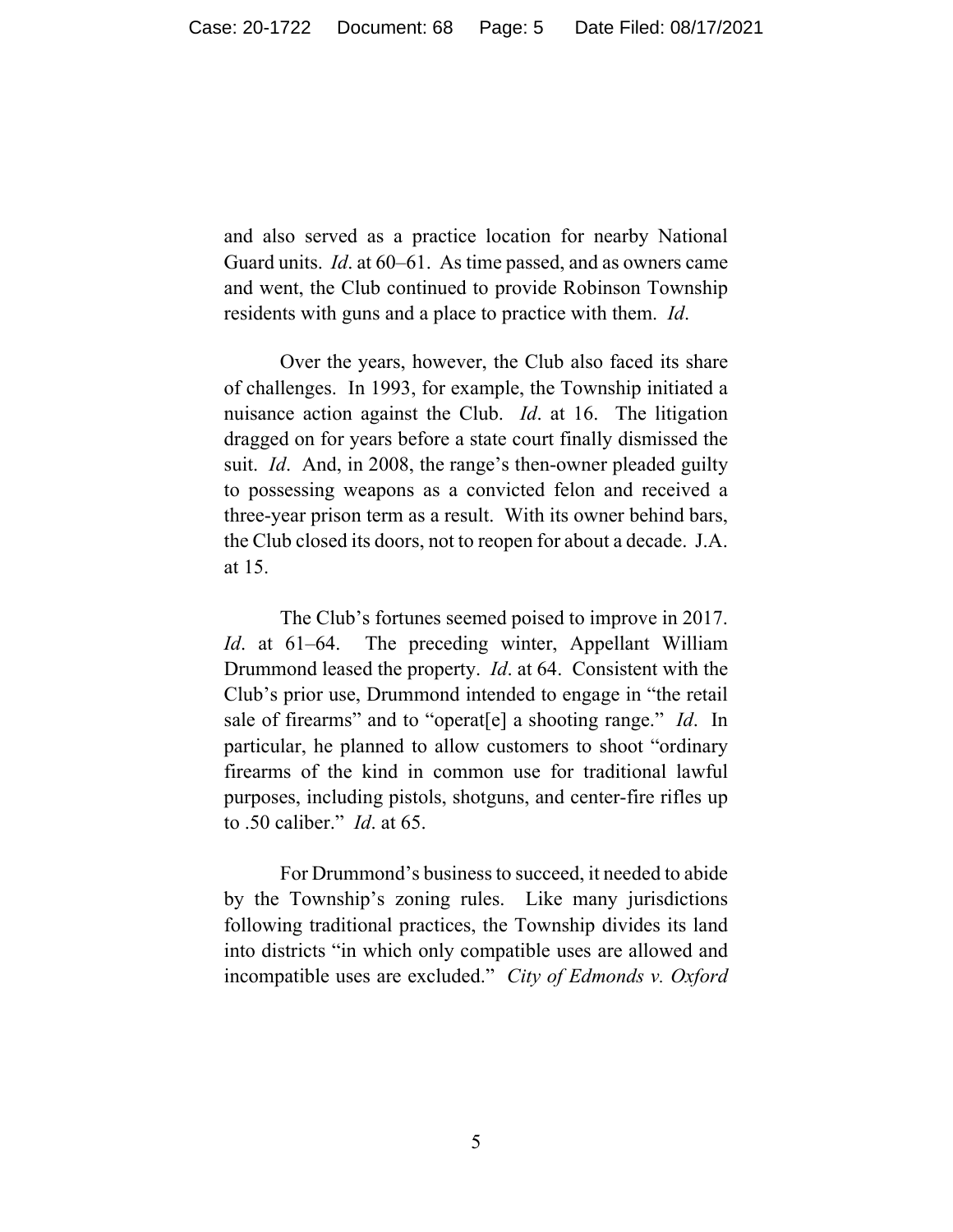*House, Inc.*, 514 U.S. 725, 732 (1995) (citation omitted). At the time Drummond finalized the lease, the Township permitted gun ranges in three types of districts: Both Industrial and Special Conservation districts could host "Shooting Ranges," J.A. at 150–51, and Interchange Business Districts (IBD) could host "Sportsman's Clubs." *See* Zoning Ordinance at Art. II, §§ 311, 601–02 (2017). Although Shooting Ranges and Sportsman's Clubs had different names, the Township held them to the same standards: enforcing safety best practices, minimizing noise, and refraining from serving alcohol during shooting events. *Id*. That, however, was about to change.

#### **B. The Revised Zoning Rules**

When the Township's residents learned that Drummond had leased the Club, they "ask[ed] for re-zoning to limit activities at the property." J.A. at 118. More specifically, they complained that renewed "use of high power rifles" at the Club would pose a "nuisance" and a "danger." *Id*. at 118, 121. They therefore pressed the Township's Board of Supervisors to "control[ ]" the Club "through stricter zoning."[1](#page-5-0) *Id*. at 118. For his part, Drummond opposed any re-zoning. *Id*. at 67.

<span id="page-5-0"></span><sup>&</sup>lt;sup>1</sup> Drummond asserts that a "vendetta" motivated the Township to implement stricter zoning rules. Opening Br. at 2.But as Drummond's counsel acknowledged at oral argument, the Township's intent plays no part in our analysis of his facial Second Amendment claims.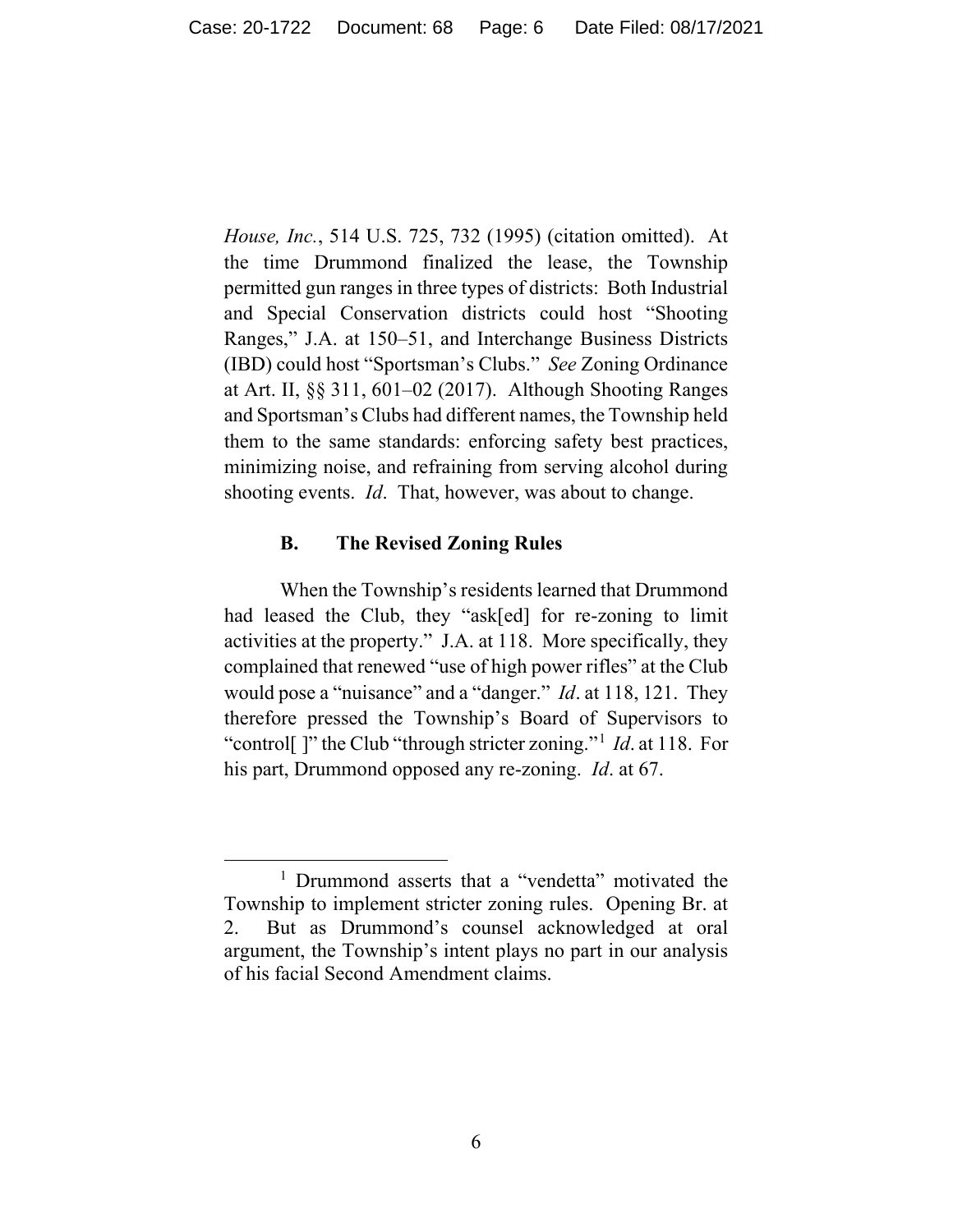The Board nonetheless voted to amend the rules governing Sportsman's Clubs in IBD districts, a category that covers the land Drummond leased. *Id*. at 124. According to a preamble prepared by the Board, the amendment's purpose was "to avoid nuisances and to provide for and protect the public health, safety and welfare." *Id*. To that end, the Board instituted two changes that form the subject of this appeal: $2$ 

- **The Rim-Fire Rifle Rule:** Whereas the old version of the ordinance allowed Sportsman's Clubs to organize center-fire rifle practice (as did Drummond's lease), the new version limits Clubs to "pistol range, skeet shoot, trap and skeet, and rimfire rifle[]" practice. *Id*. at 125.
- **The Non-Profit Ownership Rule:** In contrast to prior rules, which did not distinguish between forprofit and non-profit entities, the ordinance now defines a "Sportsman's Club" as a "nonprofit entity formed for conservation of wildlife or game, and to provide members with opportunities for hunting, fishing or shooting." J.A. at 124.

<span id="page-6-0"></span><sup>2</sup> The Board also switched Sportsman's Clubs from a "permitted use" to a "conditional use." *Id*. at 127–28. Drummond challenges this change in his complaint, but his appeal focuses on the non-profit and rim-fire rifle rules, so we do the same.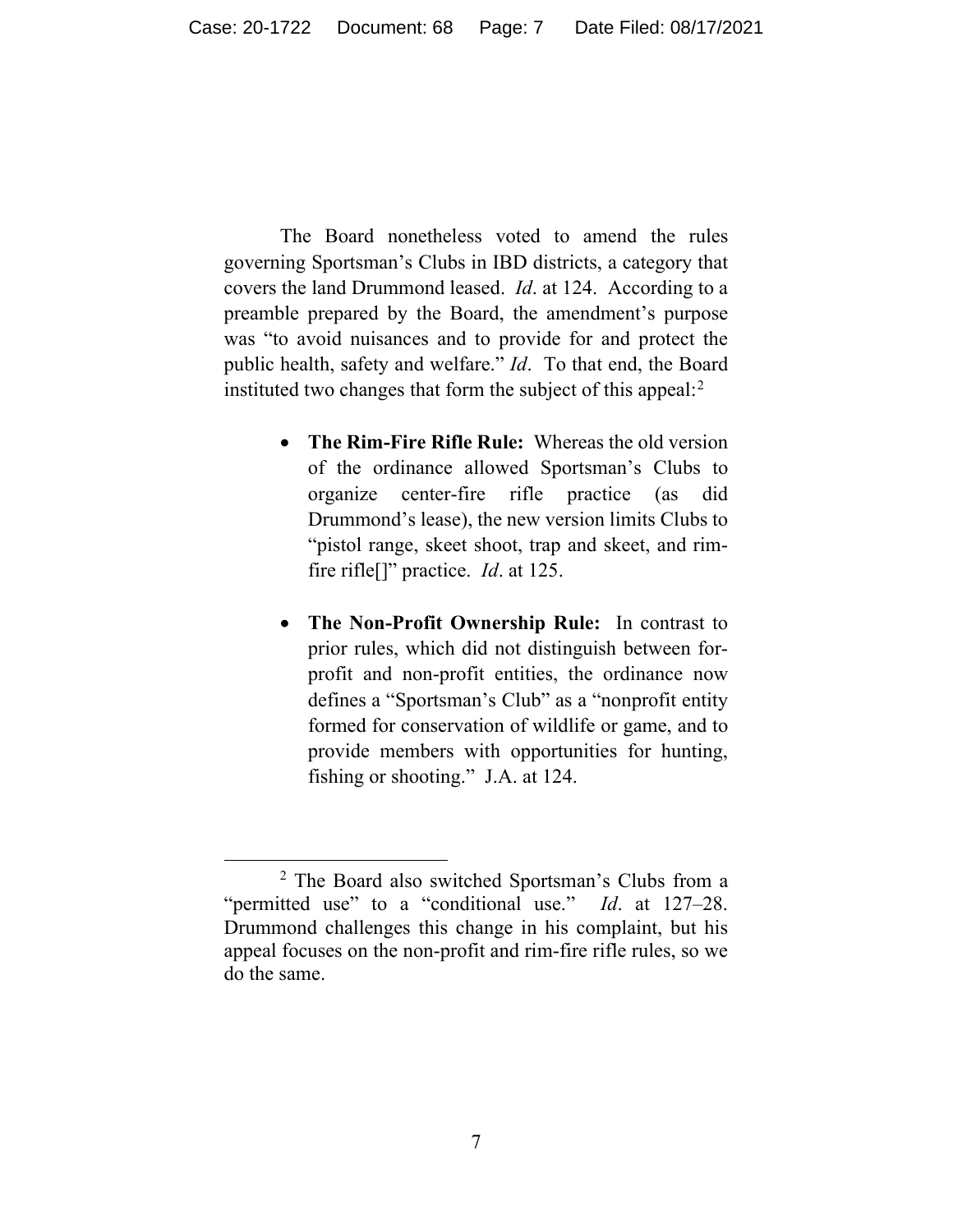When the Board imposed these limits on gun ranges in IBD districts, it left intact the permissive rules governing gun ranges in Industrial and Special Conservation districts. *Id*.

#### **C. Resort to the Courts**

This case began in 2018 and remains at the pleading stage, yet has come before us once already. Soon after the Township amended the ordinance, Drummond filed suit.<sup>[3](#page-7-0)</sup> He did not assert that the rim-fire and non-profit rules injure him in his capacity as the operator of a gun range. Instead, he claimed that the rules restrict his customers' efforts to acquire firearms and maintain proficiency in their use. *See Drummond v. Twp. of Robinson*, 784 F. App'x 82, 84 (3d Cir. 2019) [hereinafter *Drummond I*]. So he challenged the ordinance as facially unconstitutional and requested a preliminary injunction barring the Township from enforcing it.

Once Drummond submitted his complaint, the Township moved to dismiss. In probing the plausibility of Drummond's Second Amendment claims, the District Court invoked the two-step framework articulated in *United States v. Marzzarella*, 614 F.3d 85, 89 (3d Cir. 2010). Step One asks if a law implicates the right to bear arms; if the answer is yes, Step Two subjects the law to heightened scrutiny. *Id*. Because

<span id="page-7-0"></span><sup>&</sup>lt;sup>3</sup> The complaint also raised a Due Process claim, an Equal Protection claim, and several as-applied Second Amendment claims, but the District Court dismissed all of those claims, and we previously affirmed those aspects of its order. *See Drummond v. Twp. of Robinson*, 784 F. App'x 82, 83–84 (3d Cir. 2019) [hereinafter *Drummond I*].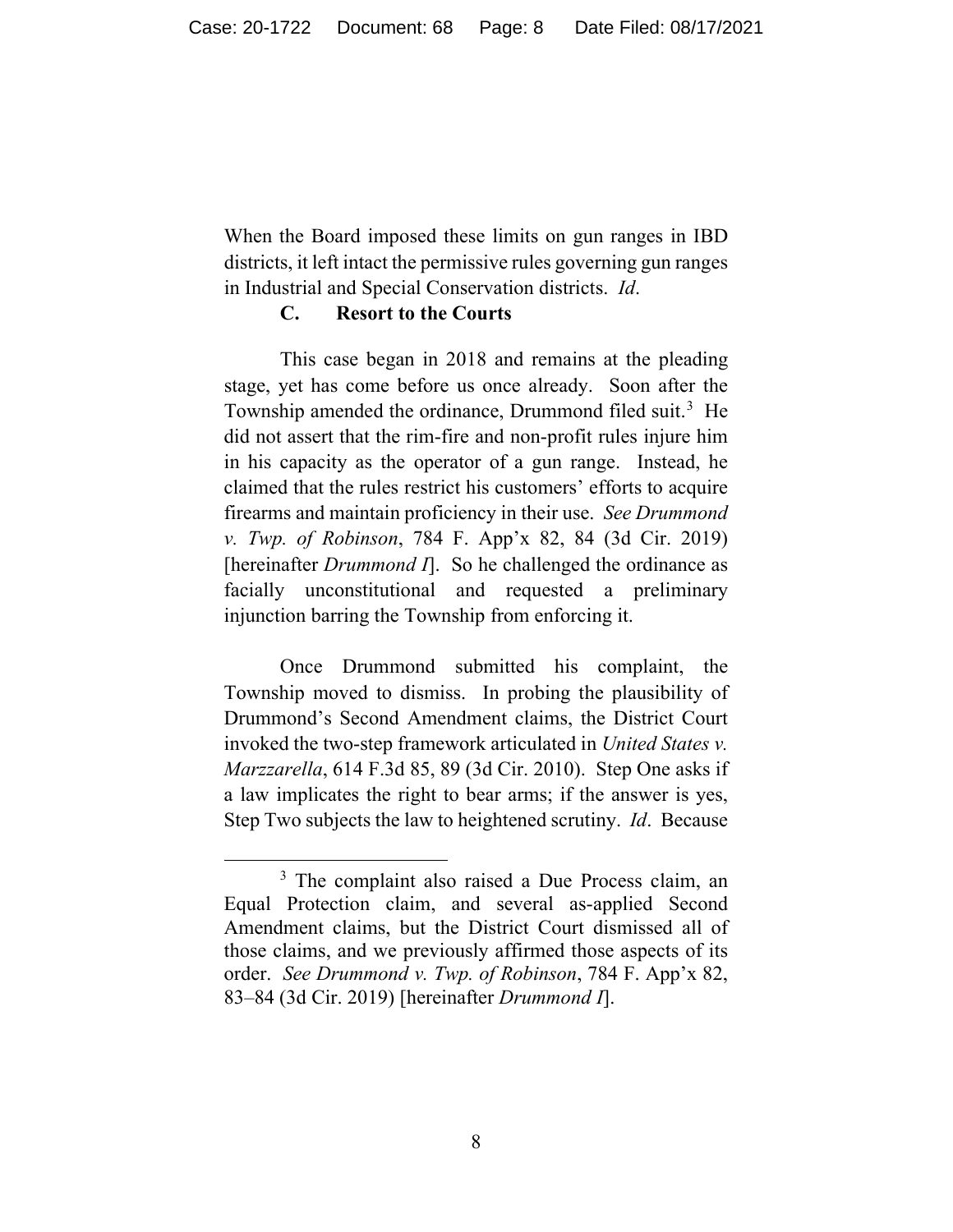the Court determined that the challenged rules fall outside the right's scope, it dismissed the complaint and denied the preliminary injunction motion as moot.

But when Drummond appealed to us, we reversed. We explained that *Marzzarella* Step One demands a "textual and historical" inquiry, and that the District Court had inadvertently "skipped" that step. *Drummond I*, 784 F. App'x at 84. Without taking a position as to the proper resolution of Steps One or Two, we remanded for the District Court to revisit its Second Amendment analysis.

After our mandate issued, three months passed. In the interim, neither Drummond nor the Township requested a status hearing, filed any motions, or otherwise acknowledged our order. Nor did the District Court avail itself of supplemental briefing or argument. Instead, it *sua sponte*  reconsidered and granted the Township's motion to dismiss.

This time, the Court found that the Township's ordinance burdens conduct within the Second Amendment's scope, satisfying *Marzzarella* Step One. The Court went on to hold, however, that Drummond's Second Amendment claims fail at Step Two. Even though no discovery had taken place, the Court concluded that "the fit between the [challenged] regulations and the Township's objective is reasonable." *Id*. at 663. So the District Court again dismissed the complaint.

Now before our Court for a second time, Drummond urges us to vacate the dismissal order, to enter a preliminary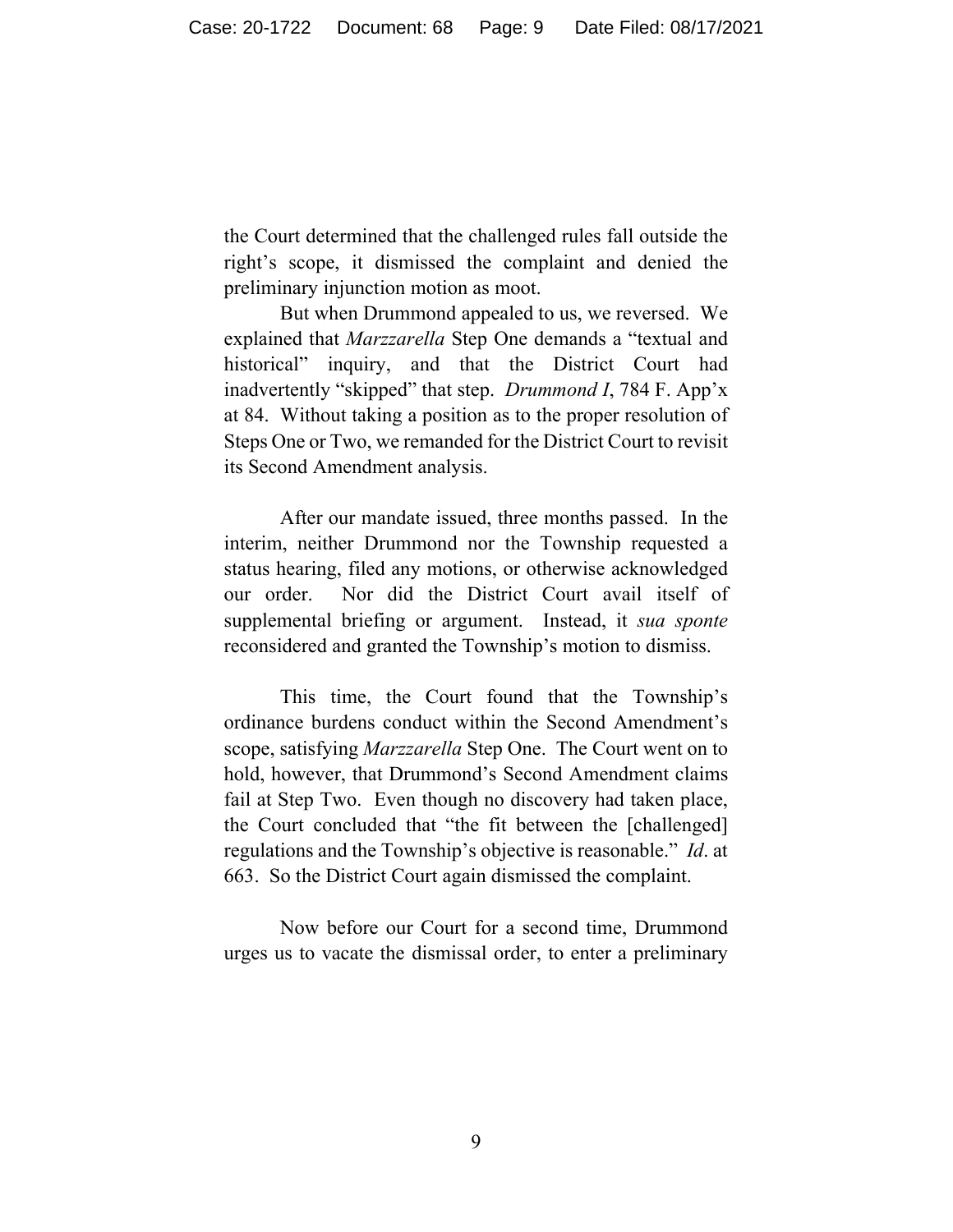injunction preventing the Township from enforcing the ordinance, and to reassign this case to another district judge.

### **II. Motion to Dismiss[4](#page-9-0)**

The central question presented is whether Drummond plausibly alleges that the Township's rules contradict the Second Amendment. To answer that question, we proceed in three steps. First, we distill constitutional commands from *District of Columbia v. Heller*, the North Star guiding our Second Amendment jurisprudence. Second, applying those commands, we hold that the Township's ordinance implicates the right to bear arms and must therefore face heightened scrutiny. Finally, we explain why the Township cannot overcome that scrutiny at the pleading stage.<sup>[5](#page-9-1)</sup>

<span id="page-9-0"></span><sup>4</sup> The District Court retained jurisdiction under 28 U.S.C. § 1331, and we wield jurisdiction under 28 U.S.C. § 1291. We exercise plenary review over a district court's dismissal of claims under Rule 12(b)(6), *Geness v. Cox*, 902 F.3d 344, 353–54 (3d Cir. 2018), accepting the complaint's factual allegations as true and construing them in the light most favorable to the nonmoving party, *Weimer v. Cty. of Fayette*, 972 F.3d 177, 180 (3d Cir. 2020).

<span id="page-9-1"></span><sup>5</sup> Drummond challenges the Township's ordinance as applied to him, but we affirmed the District Court's ruling that the as-applied challenge was unripe because Drummond never gave "the local zoning hearing board the opportunity to review the zoning officer's decision." *Drummond I*, 784 F. App'x at 83 n.1 (citation omitted). We are now dealing with a facial challenge to the ordinance. But the distinction between facial and as-applied claims "goes to the breadth of the remedy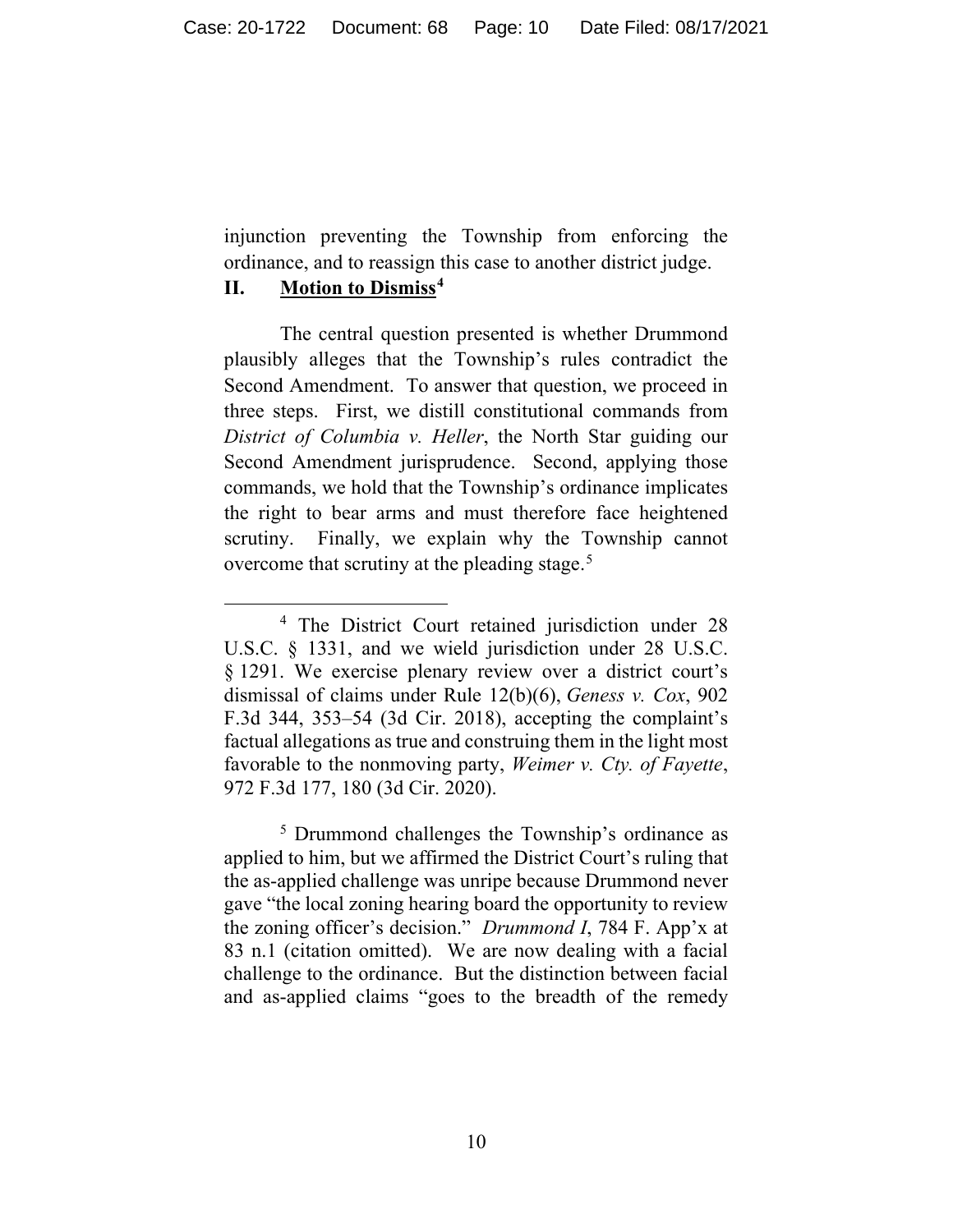### **A.** *Heller***'s Teachings**

Before addressing Drummond's claim, we review the lessons laid down by *Heller*. Its core insight is by now familiar: The Second Amendment enshrines an "individual right to possess and carry weapons in case of confrontation." *Heller*, 554 U.S. at 592. That right, like most rights, "is not unlimited." *Id*. at 626. Indeed, *Heller* approved several categories of gun regulations as consistent with the right to bear arms. *See id*. at 626–27. Rather than elaborate the Second Amendment's "full scope," *id*., however, the Court left it to future cases to discern "additional classes of [lawful] restrictions," *Marzzarella*, 614 F.3d at 93.

But while *Heller* does not reveal all of the right's limits, it shows us how to find them. Here, as in other aspects of its analysis, it draws on free speech doctrine. In First Amendment cases, the Supreme Court defines categorical exceptions—for "obscenity," "defamation," and "fraud," for example—by looking to "historical evidence" and "long-settled tradition[s]." *United States v. Stevens*, 559 U.S. 460, 468–69 (2010). In

employed by the Court, not what must be pleaded in a complaint." *Citizens United v. FEC*, 558 U.S. 310, 331 (2010). For this reason, the Supreme Court typically "consider[s] facial challenges simply by applying the relevant constitutional test to the challenged statute, without trying to dream up whether or not there exists some hypothetical situation in which application of the statute might be valid." *Bruni v. City of Pittsburgh*, 824 F.3d 353, 363 (3d Cir. 2016) (collecting cases). We follow the same approach here.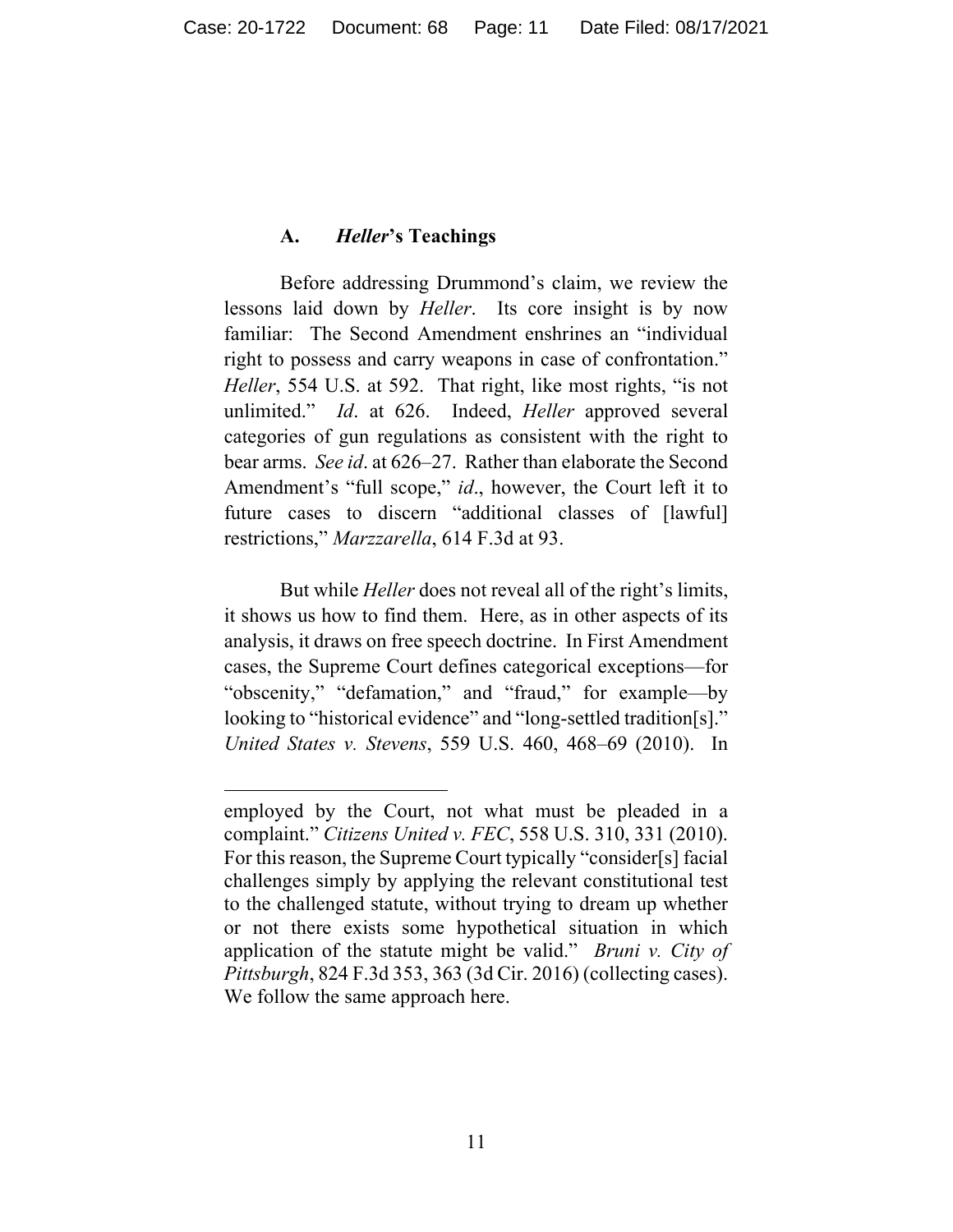Second Amendment cases, likewise, we trace the right's reach by studying the historical record. *Heller*, 554 U.S. at 603.

If this historical inquiry reveals that a law interferes with the Second Amendment, it must satisfy the same type of searching tests we use to safeguard First Amendment freedoms. *Heller* rules out rational-basis review as too feeble to preserve "specific, enumerated right[s,]" like the right to bear arms. *See id*. at 628 n.27. Instead, it requires that challenged laws survive "some form of heightened scrutiny," whether strict or intermediate. *Marzzarella*, 614 F.3d at 96. By subjecting gun regulations to these robust tests, we respect the Court's mandate to "elevate[ ] above all other interests the right of law-abiding, responsible citizens to use arms in defense of hearth and home." *Heller*, 554 U.S. at 635.

The two-step *Marzzarella* framework incorporates these insights. Consistent with *Heller*, Step One ensures that when we sketch the right's scope, our inquiry remains rooted in historical practices. *See Marzzarella*, 614 F.3d at 91. And, also consistent with *Heller*, Step Two establishes that when a rule restricts the right, it must endure either strict or intermediate scrutiny as we articulated those tests in *Marzzarella*. *See id*. at 97. In adapting those tests for new Second Amendment domains, we may look to free speech cases for guidance. *See Marzzarella*, 614 F.3d at 96–97; 99; *Ass'n of N.J. Rifle & Pistol Club, Inc. v. Att'y Gen.*, 910 F.3d 106, 123–24 n.28 (3d Cir. 2018). With these lessons in mind, we turn to Drummond's claim.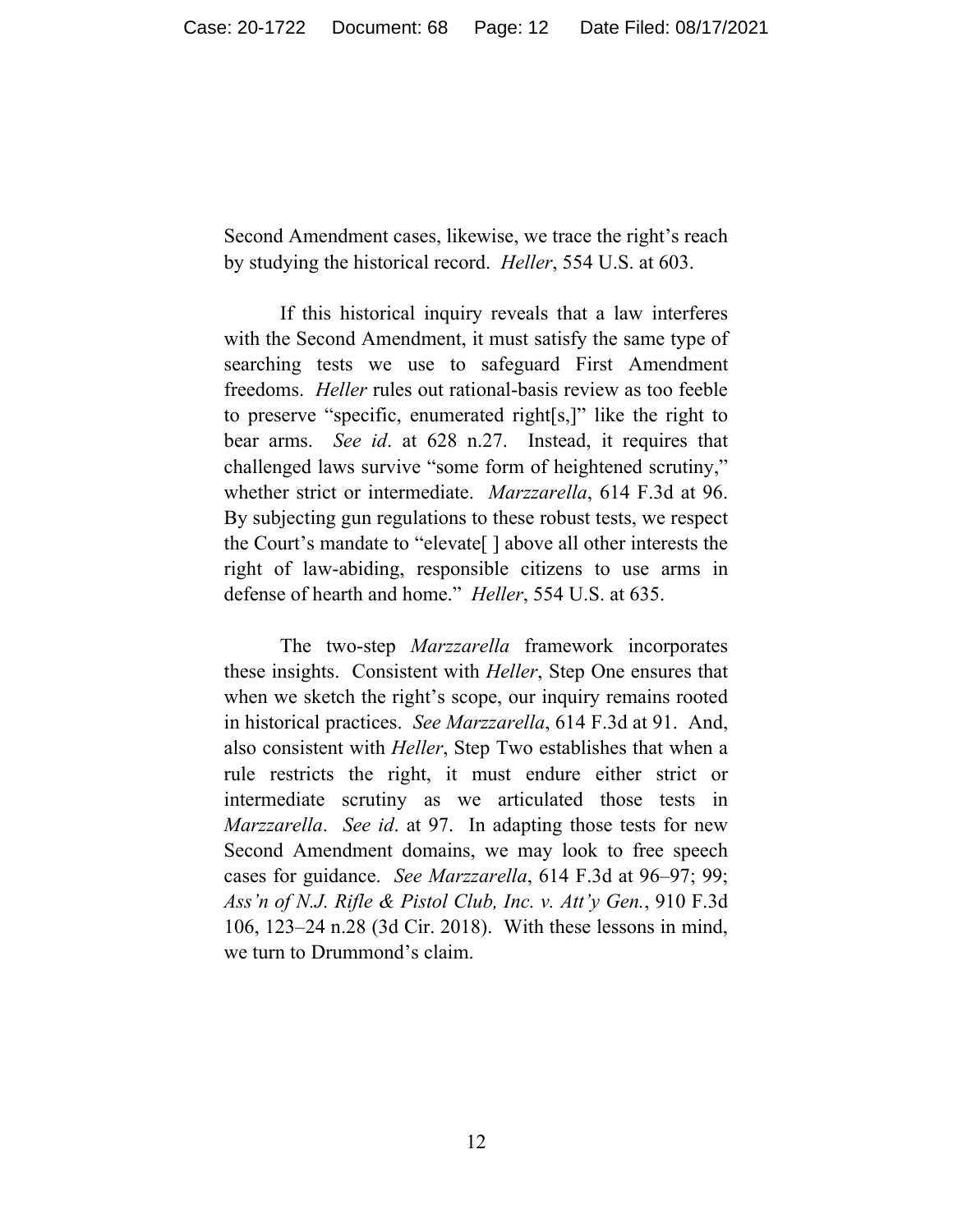#### **B.** *Marzzarella* **Step One**

Our task today is to apply *Heller*'s familiar approach in an unfamiliar setting. Until now, neither the Supreme Court nor our Court has confronted a Second Amendment claim challenging a restriction on firearms purchase or practice. Following *Heller*'s lead, we do not explore this "entire field" today. 554 U.S. at 635. Rather, we survey only the historical terrain necessary to settle whether the specific rules Drummond challenges fall within "exceptions to the Second Amendment guarantee." *Marzzarella*, 614 F.3d at 91. In the discussion below, we clarify the historical question before us and then show why the challenged rules trigger heightened scrutiny. $6$ 

The key to implementing *Heller* is deciding how closely a contemporary rule must resemble its traditional counterparts. If we approve only those rules that mirror "precise foundingera analogue[s]," *Nat'l Rifle Ass'n of Am., Inc. v. Bureau of Alcohol, Tobacco, Firearms & Explosives*, 700 F.3d 185, 196 (5th Cir. 2012), we risk compelling governments to confront "new weapons or modern circumstances" with old playbooks,

<span id="page-12-0"></span><sup>6</sup> The Township declined to take a position as to *Marzzarella* Step One, but we address it here because it represents "a threshold question [of law] necessary to a proper analysis." *Tenafly Eruv Ass'n, Inc. v. Borough of Tenafly*, 309 F.3d 144, 158 n.15 (3d Cir. 2002); *cf. McCullen v. Coakley*, 573 U.S. 464, 478 (2014) ("[W]e think it unexceptional to perform the first part of a multipart constitutional analysis first.").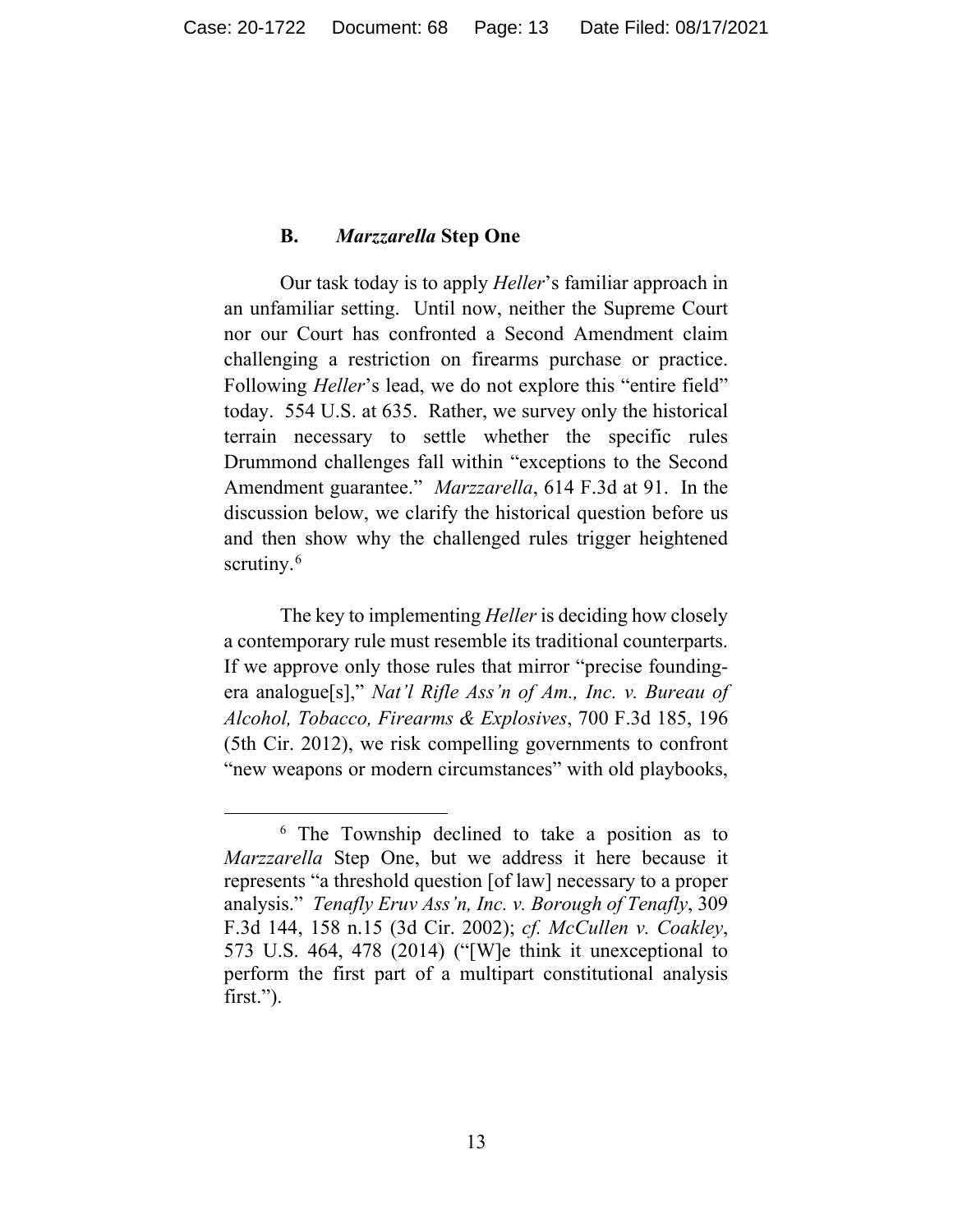*Heller v. District of Columbia*, 670 F.3d 1244, 1275 (D.C. Cir. 2011) [hereinafter *Heller II*] (Kavanaugh, J., dissenting). At the same time, if we uphold every modern law that remotely resembles a historical analogue, we risk endorsing outliers that our ancestors would never have accepted. To steer safely between these twin dangers, courts focus on "whether a particular *type* of regulation has been a 'longstanding' exception to the right." *United States v. Class*, 930 F.3d 460, 465 (D.C. Cir. 2019) (citation omitted).

These principles refine our analytical approach. The question before us is not whether the challenged rules replicate precise historical models. That rigid approach would leave municipal authorities with no room to respond to unique local needs and priorities. *See Nextel W. Corp. v. Unity Twp.*, 282 F.3d 257, 267 (3d Cir. 2002).

Instead, each challenged rule triggers an inquiry into a distinct "*type* of regulation." *Class*, 930 F.3d at 465. For the rim-fire rifle rule, the question is if the Second and Fourteenth Amendments' ratifiers approved regulations barring training with common weapons in areas where firearms practice was otherwise permitted. For the non-profit ownership rule, similarly, the question is if our ancestors accepted prohibitions on the commercial operation of gun ranges in areas where they were otherwise allowed. As it turns out, neither type of regulation rests on deep historical foundations, so both challenged rules attract heightened scrutiny.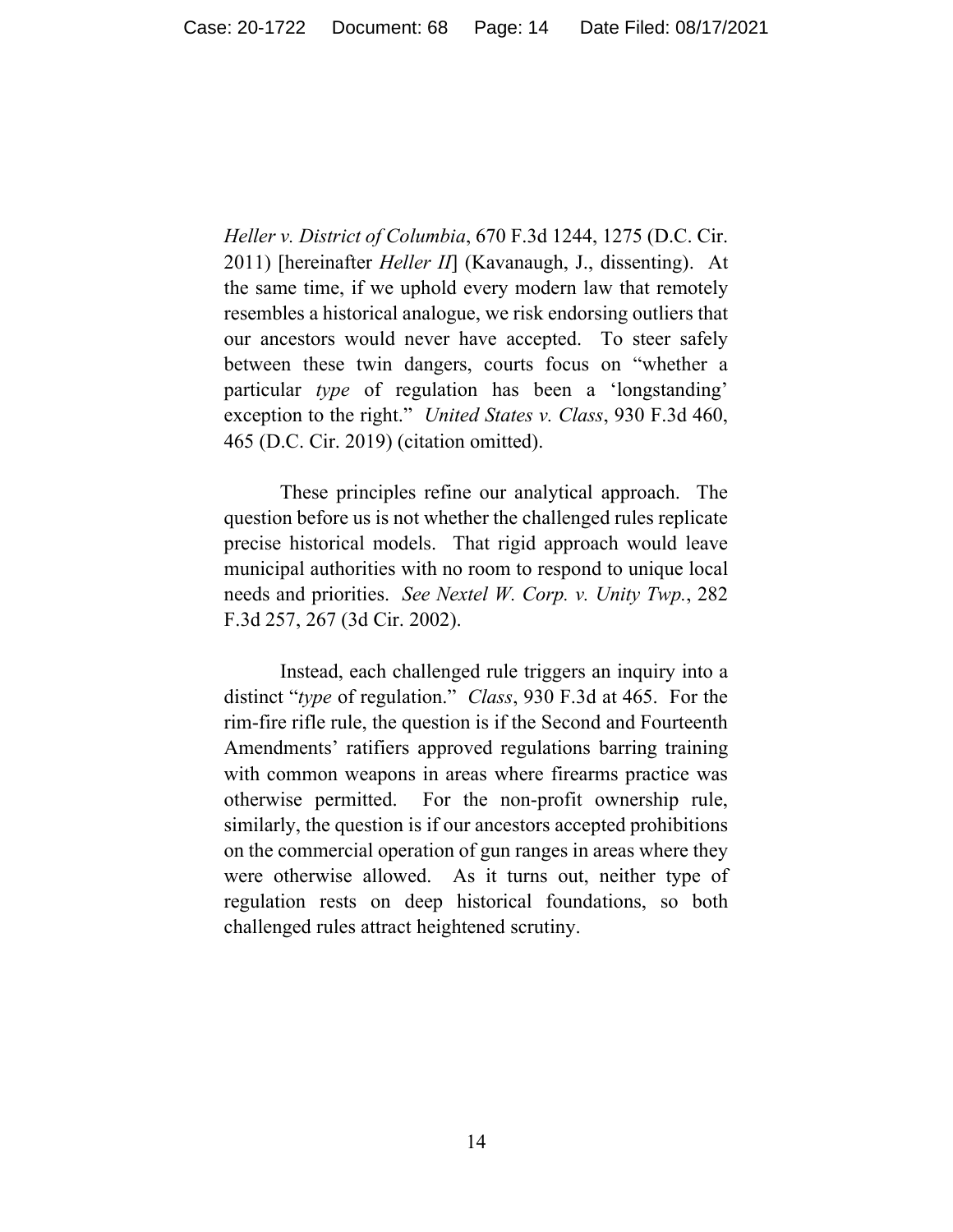Start with the rim-fire rifle rule. In exploring the history of what weapons citizens may carry for self-defense, *Heller* excluded "dangerous and unusual weapons" from the Second Amendment's scope but included "arms in common use" within its protection. 554 U.S. at 627, 624 (internal quotation marks and citation omitted). This "implies a corresponding right to acquire and maintain proficiency" with common weapons. *Ezell v. City of Chicago*, 651 F.3d 684, 704 (7th Cir. 2011) [hereinafter *Ezell I*]. A right to bear those weapons, after all, "wouldn't mean much without the training and practice that make [them] effective." *Id*.

A similar distinction arises from a review of historical practices. The only remotely analogous traditional rules that we have found regulated gunpowder sales. For instance, antebellum New Hampshire barred the sale of gunpowder "in any highway . . . or on any wharf, or on parade or common," while postbellum Nebraska limited the sale of more than a pound of "gunpowder or guncotton." *Compare* 1825 N.H. Laws 74, An Act to Regulate the Keeping and Selling, and the Transporting of Gunpowder, ch. 61, § 5, *with* 1895 Neb. Laws 233, Revised Ordinances of Lincoln, Neb., ch. 14, art. XXV, § 1[7](#page-14-0).<sup>7</sup> These examples confirm that restrictions on "dangerous" and unusual weapons"—in this case, large amounts of gunpowder—pose no Second Amendment problem. *Caetano* 

<span id="page-14-0"></span><sup>7</sup> As *Heller* observed, sources from "the period *after* [an amendment's] enactment" often provide a "critical tool of constitutional interpretation." 554 U.S. at 605 (emphasis added).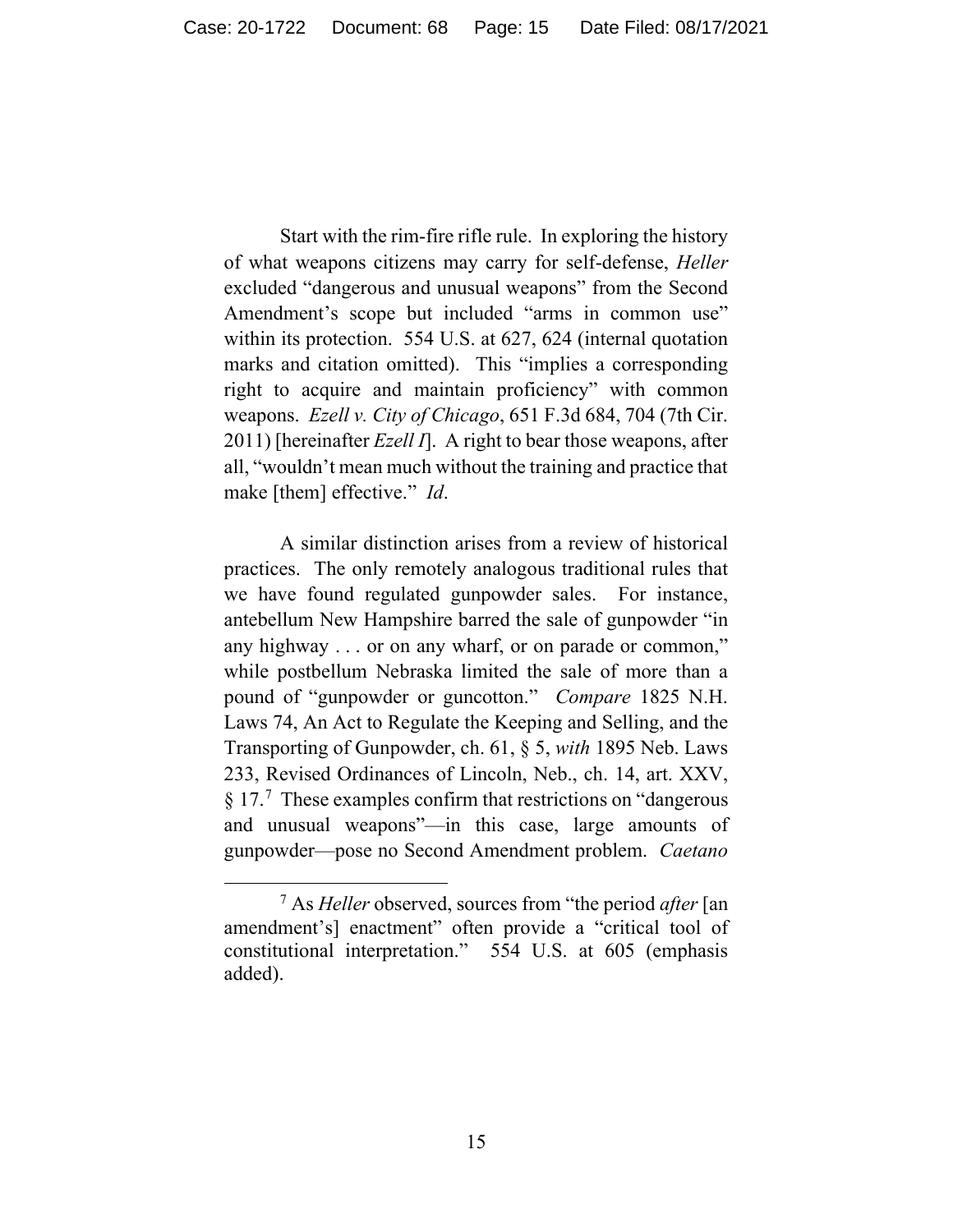*v. Massachusetts*, 577 U.S. 411, 412 (2016) (per curiam) (citation omitted). That principle provides no support to the Township here, however, because center-fire weapons have remained in common use since shortly after the Civil War. *See Hubbell v. United States*, 20 Ct. Cl. 354, 369 (1885).

The non-profit ownership rule suffers from a similar lack of historical foundations. In essence, this rule prevents businesses in certain areas from selling guns or range time at a profit. But we have previously concluded that a categorical exception for rules "prohibiting the commercial sale of firearms" would be "untenable" in light of *Heller*. *Marzzarella*, 614 F.3d at 92 n.8. It is no surprise, then, that a search for historical parallels comes up short. Neither the Township nor its Amici have identified any persuasive analogies. Nor have we.

Perhaps the closest comparison—and it is not especially close—is to rules restricting who could purchase weapons. Some Colonial and Reconstruction Era governments made it illegal to sell guns to enslaved or formerly enslaved people and members of Native American tribes. [8](#page-15-0) *See Nat'l Rifle Ass'n*, 700 F.3d at 200 (collecting examples); *Teixeira v. Cnty. of Alameda*, 873 F.3d 670, 685 (9th Cir. 2017) (same). What defeats this analogy, however, is that historical rules kept

<span id="page-15-0"></span><sup>8</sup> As then-Judge Barrett once observed, "[i]t should go without saying that such race-based exclusions would be unconstitutional today." *Kanter v. Barr*, 919 F.3d 437, 458 n.7 (7th Cir. 2019) (Barrett, J., dissenting).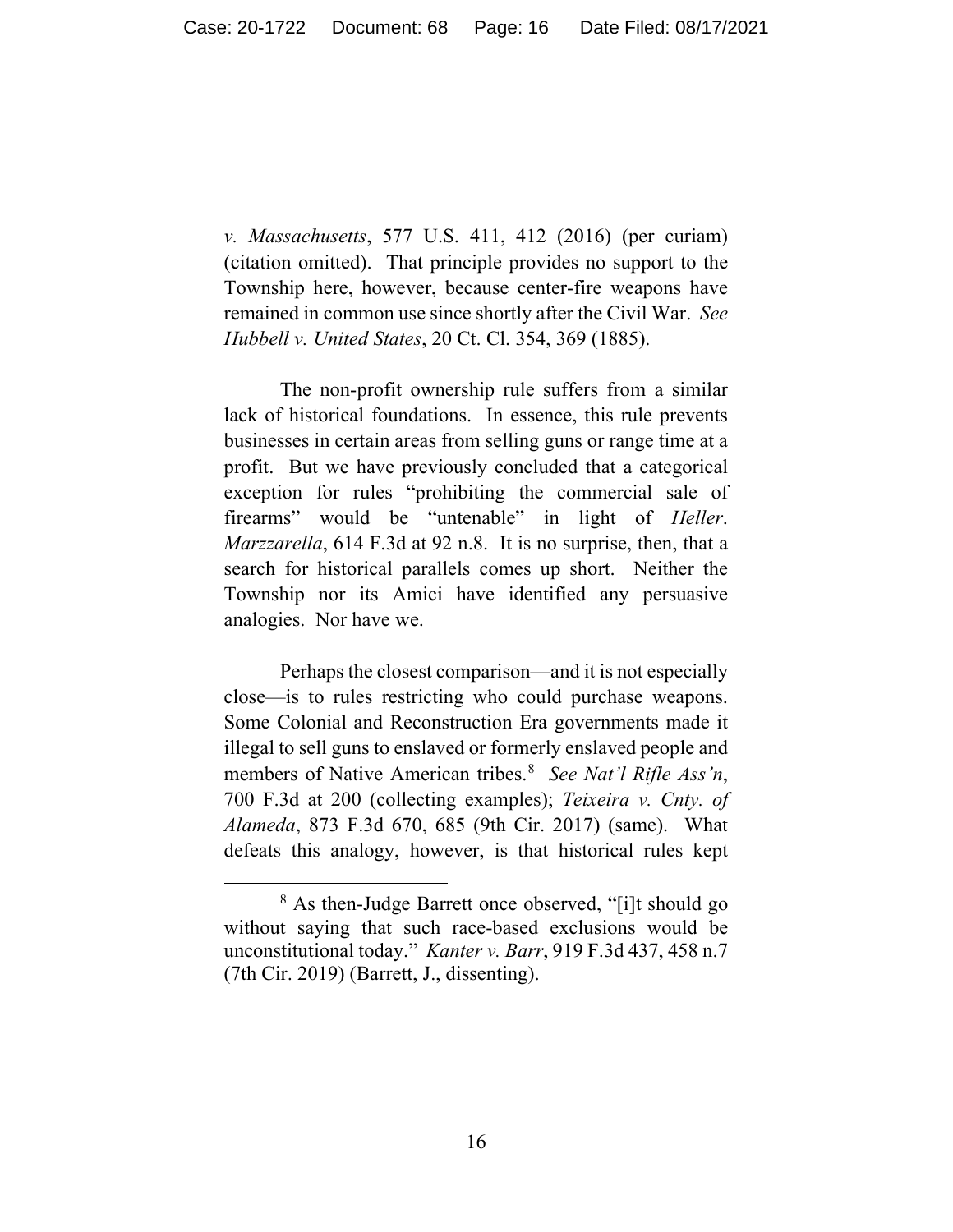weapons out of the hands of certain *buyers*, while the nonprofit ownership rule aims to reduce *sellers*' commercial gain. Were we to conflate these distinct types of regulations, we would read the historical record more loosely than *Heller* allows.

This is not to say that rules restricting firearms purchase and practice to zoning districts compatible with those uses trigger heightened scrutiny. That aspect of the Township's ordinance, like the "longstanding prohibitions" *Heller* approved, rests on deep historical roots. 554 U.S. at 626. To borrow an example cited by the Seventh Circuit, Colonial Boston made it illegal to practice anywhere other than "at the lower End of [Boston] Common" or "from the Several Batteries." Act of May 28, 1746, ch. X, *in* Acts and Laws of the Massachusetts Bay 208 (Kneeland ed. 1746) (cited in *Ezell I*, 651 F.3d at 705). Other Founding Era cities likewise forbade firearms purchase and practice in populated places.<sup>[9](#page-16-0)</sup> Similar rules—in the form of Euclidean zoning ordinances—have been widespread for at least a century. *See Vill. of Euclid v. Ambler Realty Co.*, 272 U.S. 365, 386–87 (1926).

<span id="page-16-0"></span><sup>9</sup> *See, e.g.*, 1788-1801 Ohio Laws 42, An Act for Suppressing and Prohibiting Every Species of Gaming for Money or Other Property, and for Making Void All Contracts and Payments Made in Furtherance Thereof, ch. 13, § 4 (prohibiting firearms practice within "one quarter mile" of "the nearest building"); Samuel Ames, The Revised Statutes of the State of Rhode Island, at 204–05 (1857) (excluding "rifle galler[ies]" from "the compact part of the city").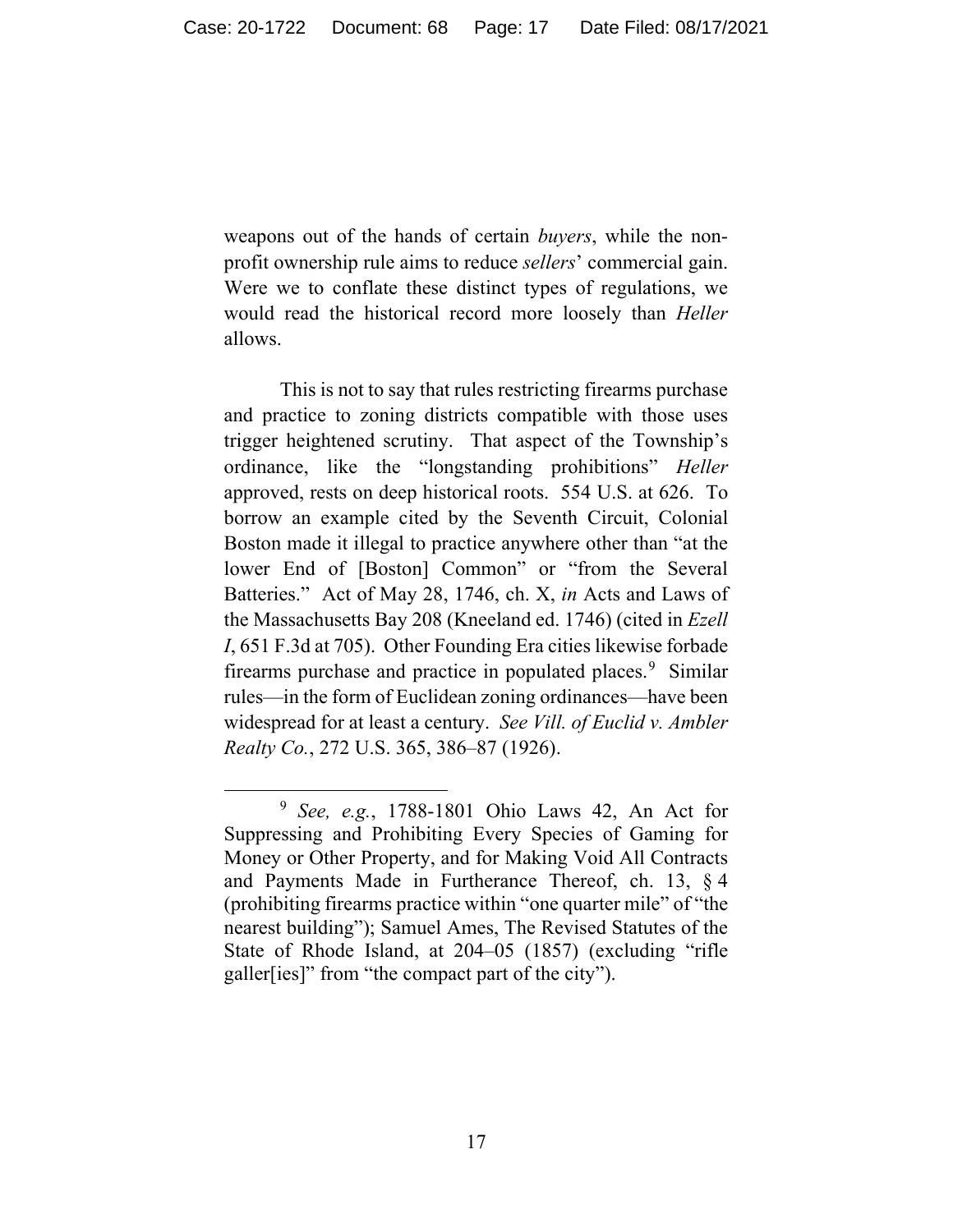The Township's ordinance deviates from this historical paradigm. True, the ordinance shares some features with traditional antecedents: It divides the Township into districts, excludes firearms purchase and practice from residential areas, and designates certain areas for center-fire practice and commercial ranges.<sup>[10](#page-17-0)</sup> But the principle that emerges from First Amendment cases—*Heller*'s favored constitutional analogy is that the presence of ordinary restrictions in some places cannot excuse extraordinary restrictions in others.<sup>11</sup> Thus, if

<span id="page-17-0"></span> $10$  In defending its ordinance, the Township invites us to take judicial notice of search results showing that about a dozen gun stores operate in or near the Township. But at the pleading stage, we consider "only the allegations contained in the complaint, exhibits attached to the complaint and matters of public record." *Schmidt v. Skolas*, 770 F.3d 241, 249 (3d Cir. 2014) (citations omitted). None of those categories cover the search results.

<span id="page-17-1"></span> $11$  On a related front, Amicus Giffords Law Center urges us to exempt minimally-burdensome zoning restrictions from Second Amendment scrutiny at Step One regardless of whether they take an unprecedented form. *See* Amicus Giffords Br. at 25–27 (citing *Teixeira*, 873 F.3d at 680).But this proposal ignores the Supreme Court's emphasis on history and tradition and strong preference for "well-defined and narrowly limited" exceptions. *Stevens*, 559 U.S. at 468–69. Amicus's broad, burden-centered standard gives citizens little guidance about what activities merit constitutional protection; deprives governments of notice about which enactments face heightened scrutiny; and threatens the coherence of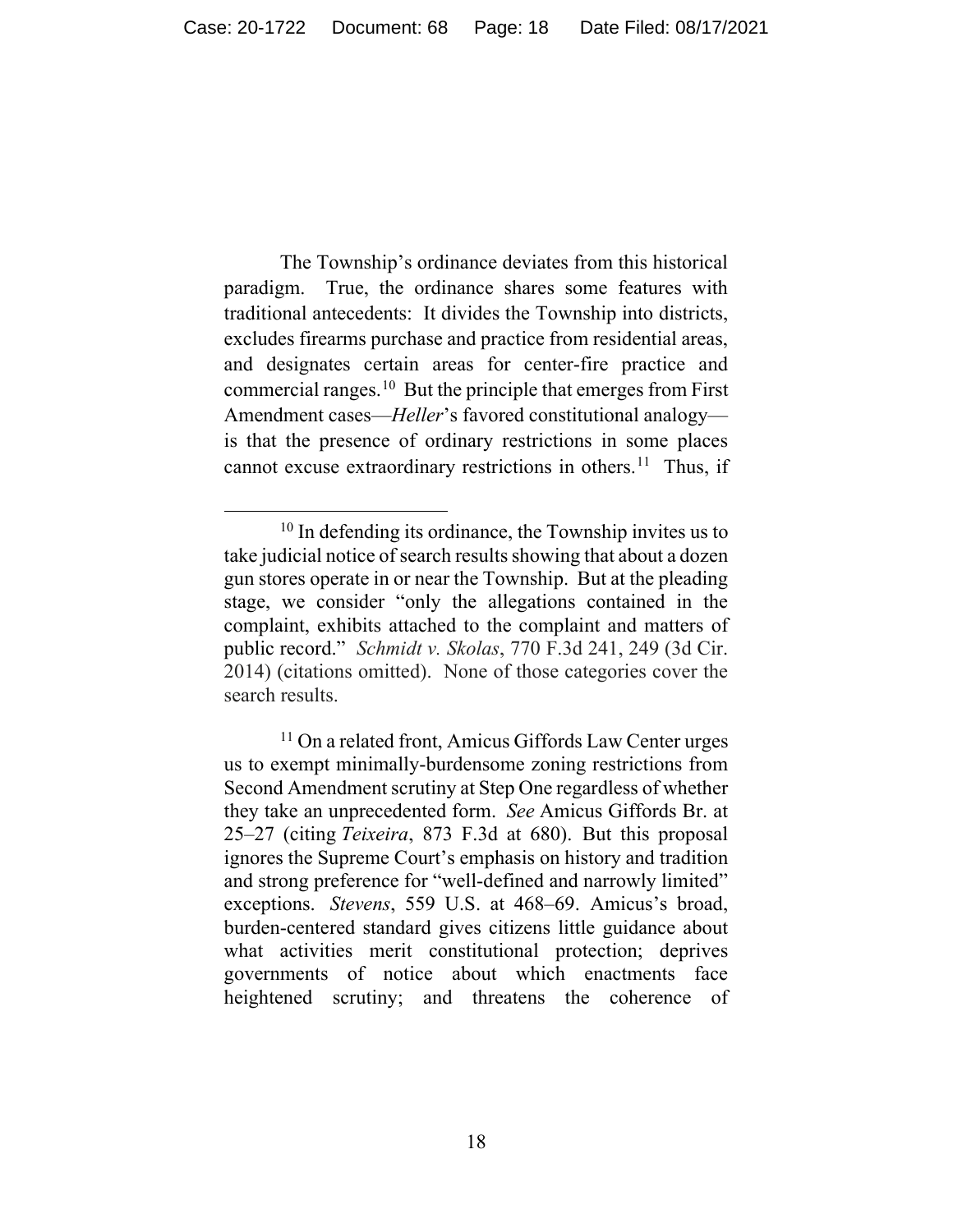we follow the Establishment Clause model by looking to "longstanding history" and "tradition," *Am. Legion v. Am. Humanist Ass'n*, 139 S. Ct. 2067, 2089 (2019), a zoning scheme that combines conventional districting with unconventional rules will, by definition, lack traditional counterparts. And if we borrow instead from free speech doctrine, the availability of alternative districts for firearms purchase and practice will inform our application of heightened scrutiny, but will not justify a categorical exception. *See, e.g.*, *City of Renton v. Playtime Theatres, Inc.*, 475 U.S. 41, 52 (1986). So no matter which First Amendment analogue we choose, immunizing the Township's atypical rules would relegate the Second Amendment to a "secondclass right"—the precise outcome the Supreme Court has instructed us to avoid. *McDonald v. City of Chicago*, 561 U.S. 742, 780 (2010).

# **C.** *Marzzarella* **Step Two**

That brings us to the second and final step in the *Marzzarella* framework. It boils down to two sub-parts. First we decide whether to apply strict or intermediate scrutiny. Then we test if the Township's ordinance passes constitutional muster.[12](#page-18-0) *Marzzarella*, 614 F.3d at 96.

our *Marzzarella* framework, which already accounts for burden at Step Two. We have never endorsed an exception that introduces so much uncertainty about the Second Amendment's scope, and we decline to do so today.<br><sup>12</sup> Drummond insists that our prior order resolved Step

<span id="page-18-0"></span>Two in his favor, and that, in reaching a different result, the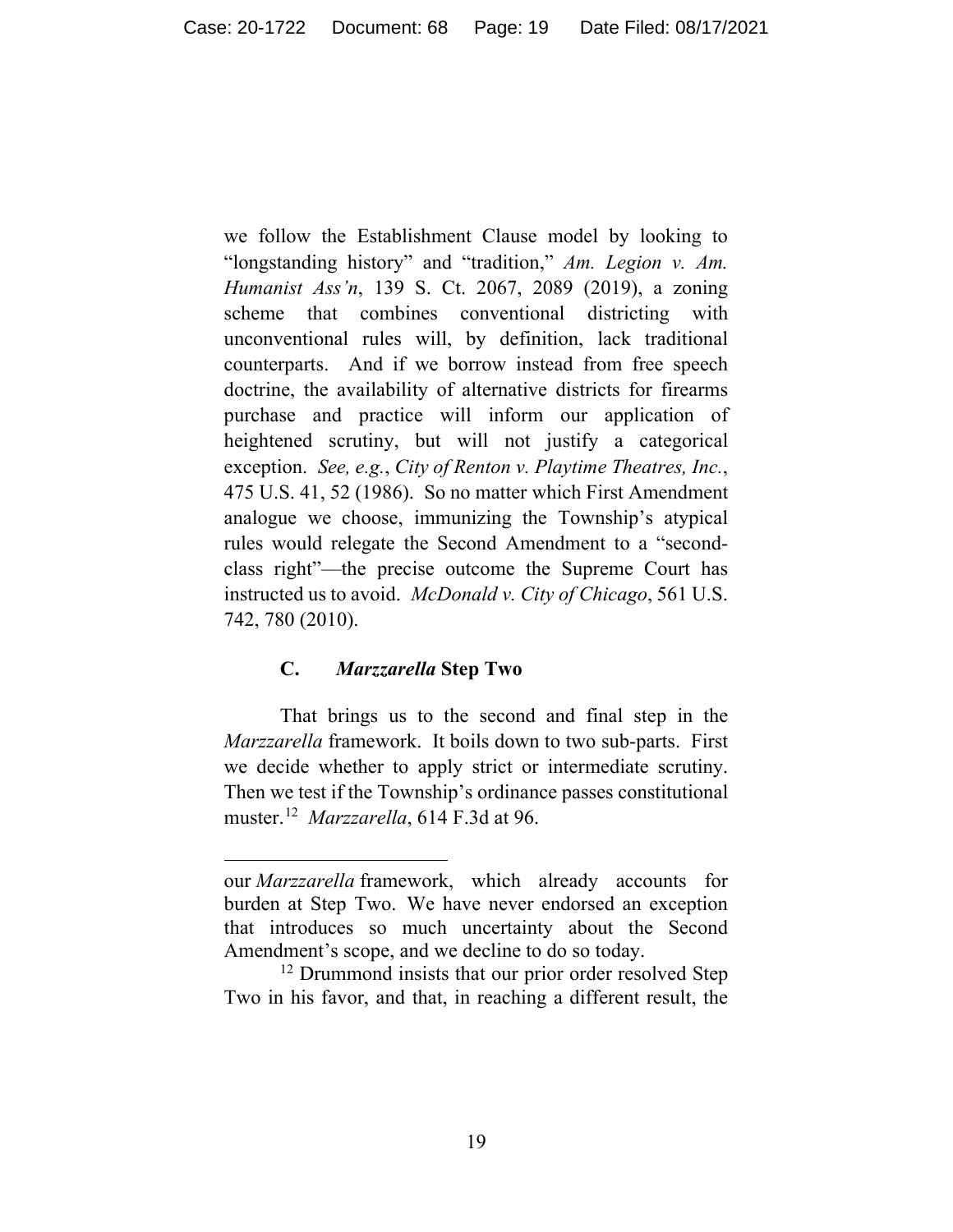#### **1. Intermediate Scrutiny Governs**

The District Court subjected the challenged rules to intermediate scrutiny, the Township urges that we do the same, and Drummond takes no position on the issue. For the reasons below, we agree that intermediate scrutiny represents the right benchmark against which to measure Drummond's claims.

Which type of scrutiny a law attracts depends on whether it invades the Second Amendment's "core." *Marzzarella*, 614 F.3d at 92. At its heart, the Amendment "protects the right of law-abiding citizens to possess nondangerous weapons for self-defense in the home." *Marzzarella*, 614 F.3d at 92 (footnote omitted) (citing *Heller*, 554 U.S. at 635). When a law disables defense at home by banning "arms in common use . . . for lawful purposes," it triggers strict scrutiny. *See Heller*, 554 U.S*.* at 625, 628 (invalidating a categorical ban on "handgun possession in the home"). But when a law limits other uses of firearms, or defense that takes place in public, intermediate scrutiny prevails. *See, e.g.*, *Drake*, 724 F.3d at 436 (applying intermediate scrutiny to public-carry restrictions).

Most purchase and practice restrictions merit intermediate rather than strict scrutiny. In exceptional cases, though, limits on buying and training with weapons in public

District Court defied our mandate. We cannot agree. While we directed the Court to follow *Marzzarella*'s two-step framework, we declined to dictate the outcome of either step. *See Drummond I*, 784 F. App'x at 84.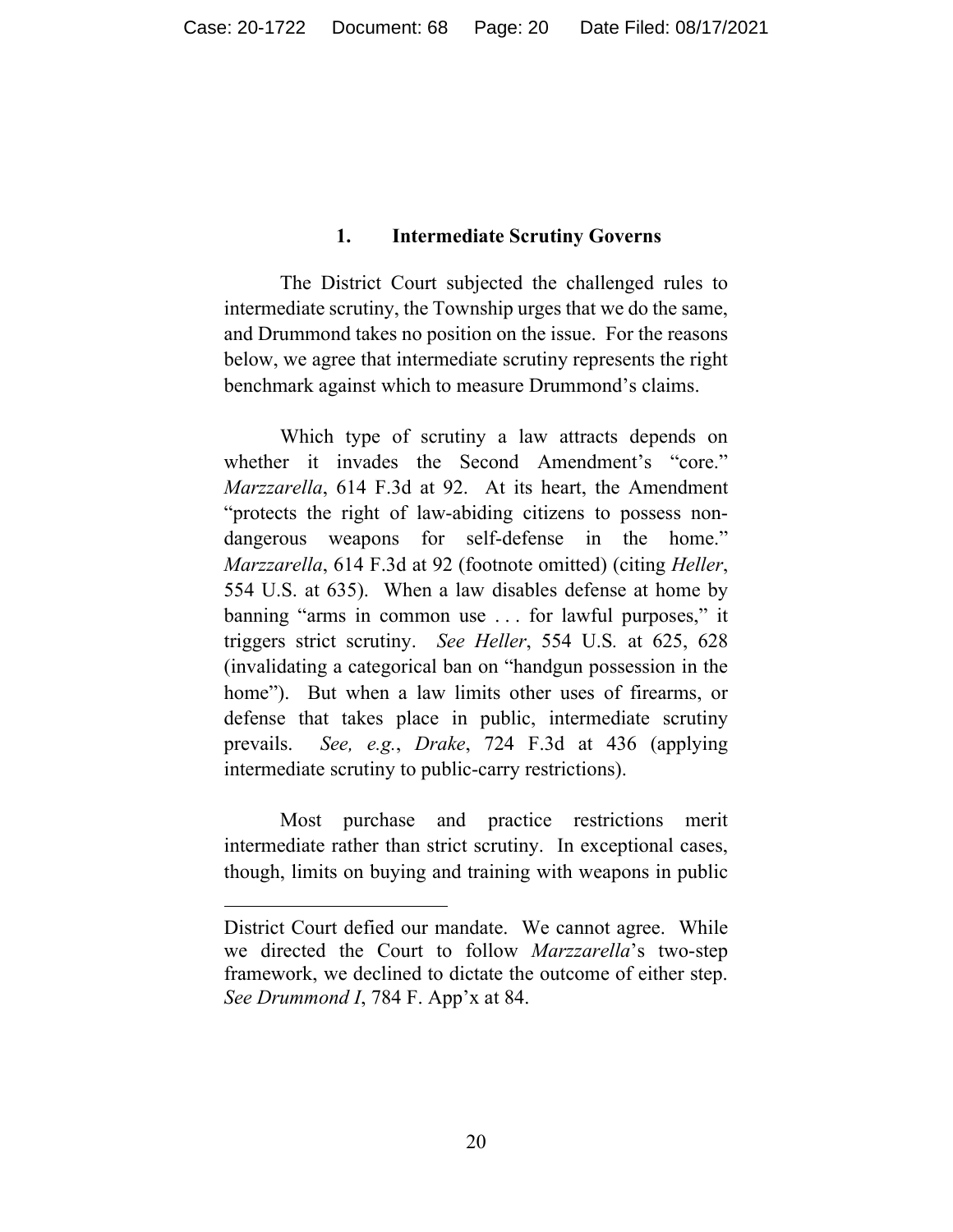pose a "functional[ ] bar" to defense in private. *N.Y. State Rifle & Pistol Ass'n, Inc. v. City of New York*, 883 F.3d 45, 56–57, 59 (2d Cir. 2018), *vacated on other grounds*, 140 S. Ct. 1525 (2020). If a zoning ordinance has the effect of depriving would-be gun owners of the guns and skills commonly used for lawful purposes like self-defense in their homes, strict scrutiny may be warranted.[13](#page-20-0) *See Ass'n of N.J. Rifle & Pistol Clubs*, 910 F.3d at 117. When Chicago enacted a rule "prohibit[ing] all firing ranges in the city," for example, the Seventh Circuit enforced an especially "rigorous" form of intermediate scrutiny, "if not quite 'strict scrutiny.'" *Ezell I*, 651 F.3d at 690, 708.

In contrast to Chicago's "total ban," the Township's ordinance preserves avenues for citizens to acquire weapons and maintain proficiency in their use. *Id*. at 690. It prohibits commercially-operated Sportsman's Clubs, but permits their non-profit counterparts. It forbids center-fire cartridges, but frees citizens to train with other forms of ammunition. And it regulates IBD districts, but opens two other districts to commercial ranges and center-fire rifle training. Because the ordinance stops short of a ban on firearms purchase and

<span id="page-20-0"></span><sup>&</sup>lt;sup>13</sup> This functional approach has been applied both to practice restrictions, *see Ezell v. City of Chicago*, 846 F.3d 888, 894 (7th Cir. 2017) [hereinafter *Ezell II*]; (requiring the government to make target shooting "practicable" for gun owners), and purchase restrictions, *see United States v. Focia*, 869 F.3d 1269, 1286 (11th Cir. 2017) (upholding a prohibition on certain interstate firearm transfers partly because it "only minimally affects the ability to acquire a firearm").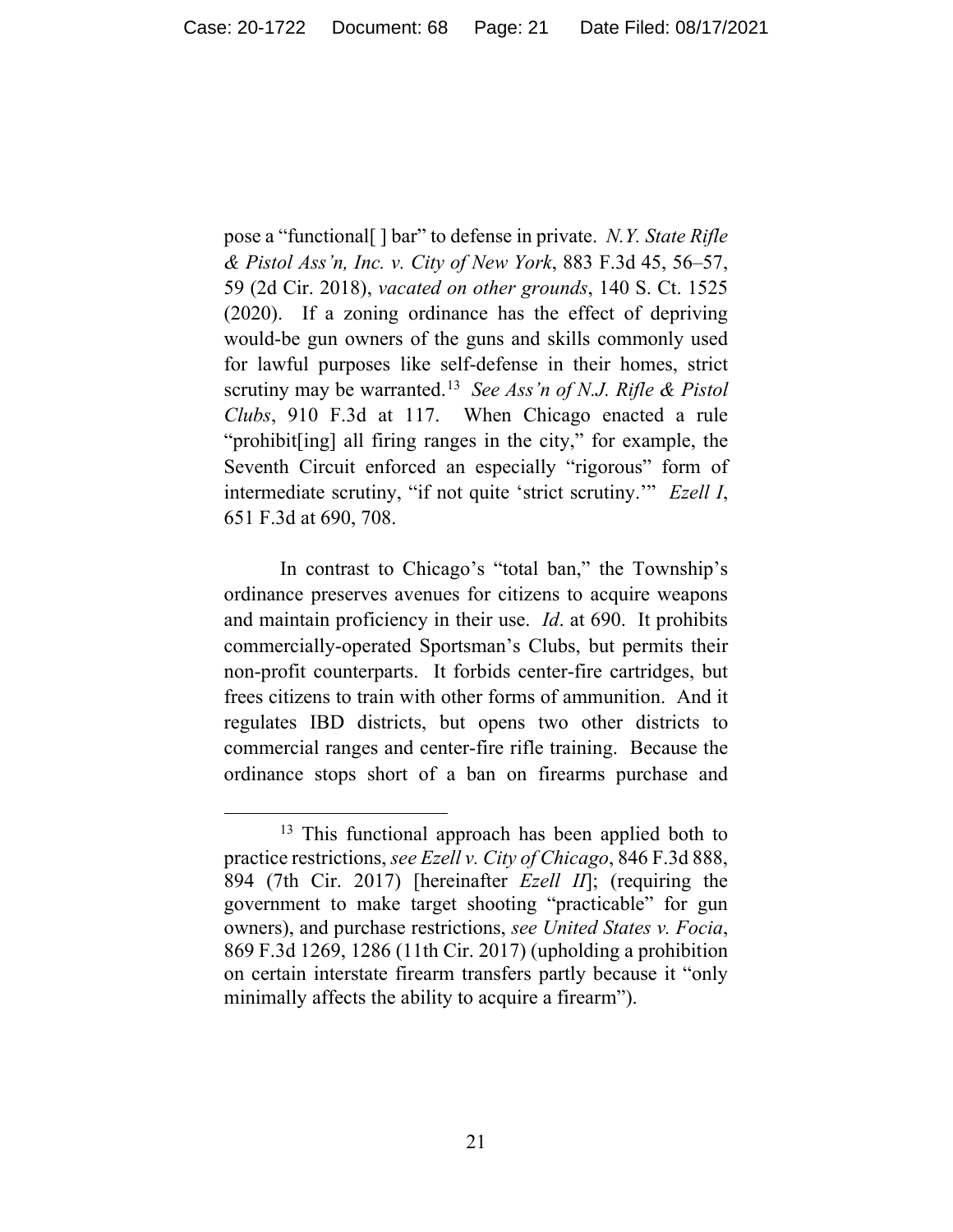practice in the Township, the core right to self-defense emerges intact.

Perhaps reluctant to endorse this approach, Drummond encourages us to equate gun stores with bookstores. When the government restricts what bookstores may sell or display, courts usually apply strict scrutiny, *see Ben Rich Trading, Inc. v. City of Vineland*, 126 F.3d 155, 160 (3d Cir. 1997), and Drummond suggests that we should treat gun stores the same way. But this analogy falls flat: The First Amendment shields bookstores not because they inform readers' speech, but "because [the bookstores] themselves . . . are seen as speaking by distributing material that they want to distribute." Eugene Volokh, *Implementing the Right to Keep and Bear Arms for Self-Defense: An Analytical Framework and a Research Agenda*, 56 UCLA L.REV. 1443, 1545 n.437 (2009). The same cannot be said of gun stores. We know of no court, modern or otherwise, to hold that the Second Amendment secures a standalone right to *sell* guns or range time. *See generally id*. at 1545. And even Drummond does not ask us to go so far.

To sum up: The challenged ordinance steers clear of the Second Amendment's core and thus implicates intermediate scrutiny.

# **2. The Ordinance Plausibly Fails Intermediate Scrutiny**

With the level of scrutiny settled, all that remains is to apply it. We first outline what intermediate scrutiny requires, then show why the challenged rules cannot overcome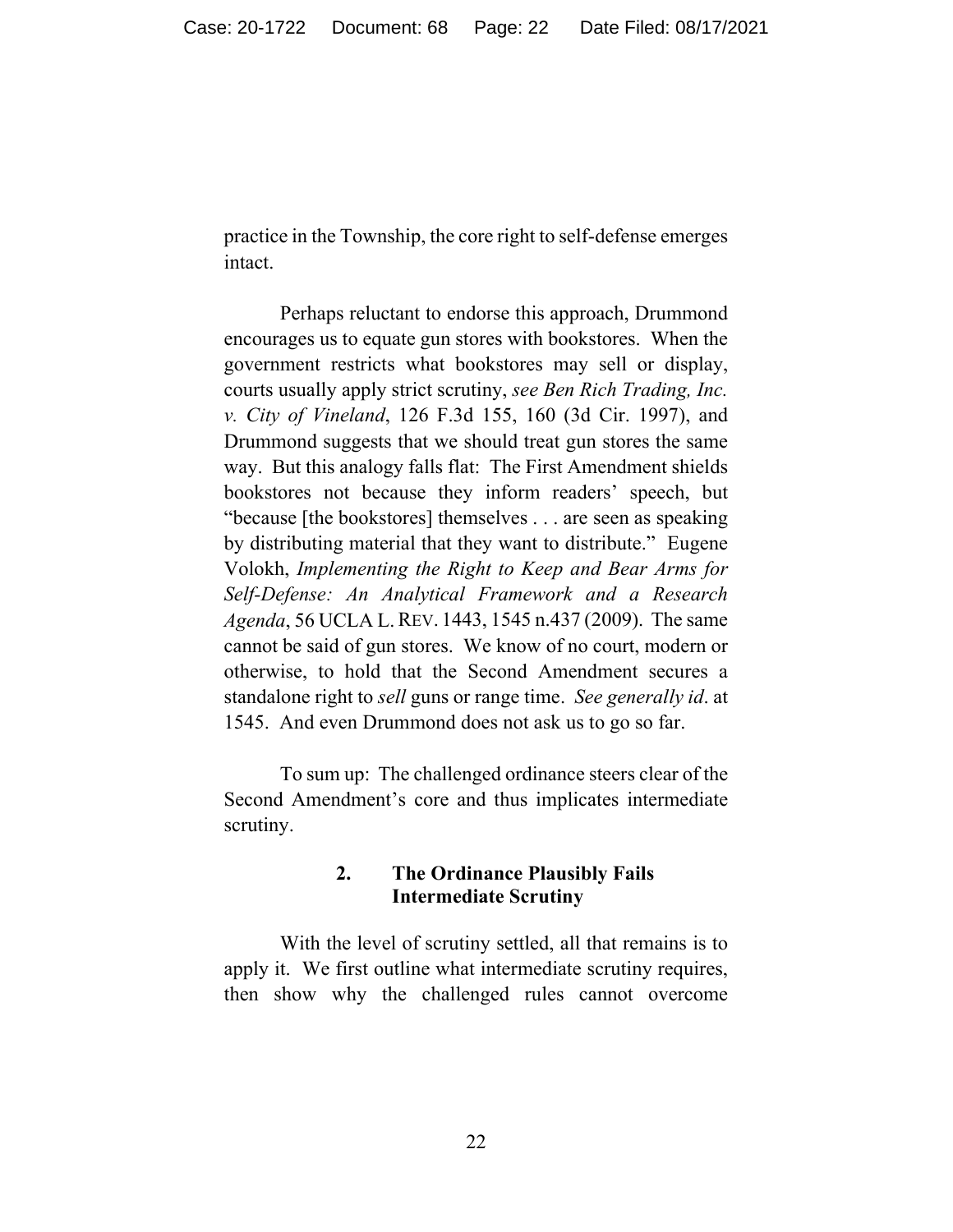intermediate scrutiny at the pleading stage, and finally explain where the Township's counterarguments go awry.<sup>14</sup>

# *a) What Intermediate Scrutiny Requires*

To survive intermediate scrutiny, a law must clear two hurdles. First, it must serve a "significant, substantial, or important" government interest. *Marzzarella*, 614 F.3d at 98 (internal quotation marks and citations omitted). Second, "the fit between the asserted interest and the challenged law" must be "reasonable" and "may not burden more conduct than is reasonably necessary."[15](#page-22-1) *Drake*, 724 F.3d at 436 (internal quotation marks, citation, and brackets omitted). Though we owe "substantial deference" to local zoning decisions, *id*.; *see Bruni v. City of Pittsburgh*, 824 F.3d 353, 370 n.18 (3d Cir. 2016), restrictions on conduct within the scope of the Second Amendment must still satisfy these requirements, *see Ezell v. City of Chicago*, 846 F.3d 888, 896 (7th Cir. 2017) [hereinafter *Ezell II*]; *Turner Broad. Sys. Inc. v. FCC*, 520 U.S. 180, 195

<span id="page-22-0"></span><sup>&</sup>lt;sup>14</sup> Drummond also argues that a prior state court judgment carries a preclusive effect that prevents us from finding in the Township's favor as to Step Two. Because a straightforward application of intermediate scrutiny dictates that we vacate and remand, we see no need to reach this issue.

<span id="page-22-1"></span><sup>&</sup>lt;sup>15</sup> As we recently noted, we have occasionally used the term "substantial fit" rather than "reasonable fit." *See United States v. Boyd*, 999 F.3d 171, 188 n.14 (3d Cir. 2021). To be clear, those terms describe a single standard, which we will reference as the parties do, as the reasonable-fit test.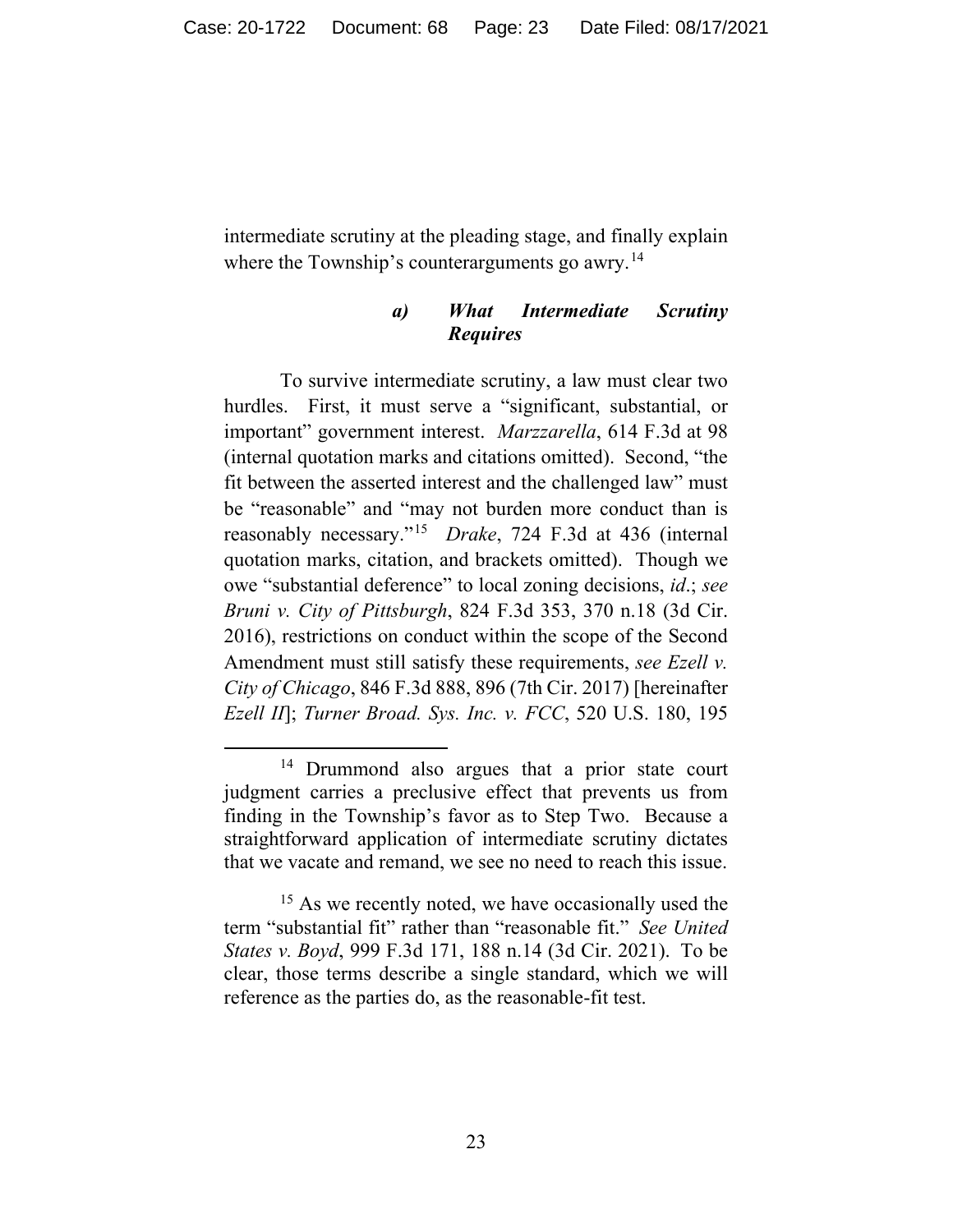(1997) (explaining that courts have an obligation "to assure that, in formulating [their] judgments, [the governing body] has drawn reasonable inferences based on substantial evidence" (citation omitted)).

In applying intermediate scrutiny, the District Court borrowed from First Amendment doctrine. When a free speech plaintiff challenges a time, place, or manner restriction, the government must demonstrate interest, fit, and a third element—that the restriction "leave[s] open ample alternative channels" for speech. *Ward v. Rock Against Racism*, 491 U.S. 781, 791 (1989) (citations omitted). Importing this test and focusing on the alternative-channels element, the District Court found that Drummond failed to "plead any facts regarding the availability or absence of other commercial gun ranges or gun ranges where center-fire rifles may be fired." J.A. at 35. Because of that failure, the Court dismissed Drummond's claims without analyzing fit.

But while the District Court was right to look to free speech cases for guidance, it drew the wrong lessons—or at least incomplete ones. Critically here, our First Amendment jurisprudence makes clear that the government, not the plaintiff, must prove that a challenged law satisfies intermediate scrutiny. *See Bruni*, 824 F.3d at 369. So at *Marzzarella* Step Two, the Township needs to establish fit. When a rule places only a *de minimis* burden on the right to bear arms, it may be clear—even "before any evidence is produced"—that the rule "is reasonably narrowly tailored." *Bruni*, 824 F.3d at 372 n.20; *id*. at 377 n.18 (Fuentes, J.,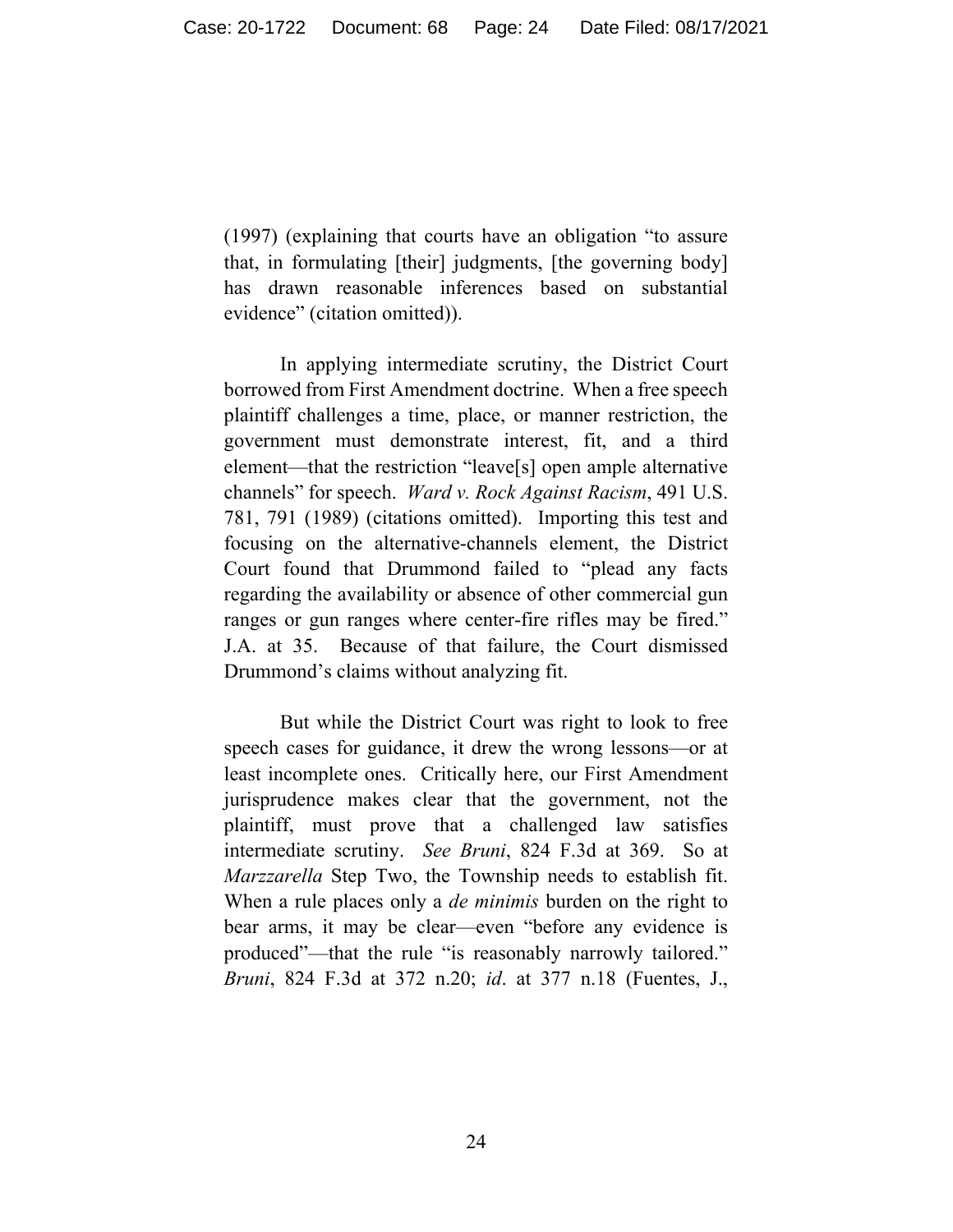concurring). But when a rule imposes a "significant" burden and takes an "exceptional" form, as is true of the challenged rules here, "the government must demonstrate that alternative measures that burden substantially less [protected activity] would fail to achieve [its] interests." *McCullen*, 573 U.S. at 489, 490, 495. By shifting the evidentiary burden from the Township to Drummond, and by performing no analysis of alternatives, the District Court subjected the challenged rules to far less searching scrutiny than our cases command.

## *b) Why the Township Fails to Establish Fit*

For efficiency's sake and for illustrative purposes, we examine the interest and fit elements ourselves, rather than remanding for the District Court to do so. At the outset, there is no doubt that the ordinance promotes a substantial government interest. It aims to advance "public health, safety and welfare," J.A. at 124, controlling cases treat those interests as important, *see Drake*, 724 F.3d at 437; *United States v. Salerno*, 481 U.S. 739, 748–49 (1987), and Drummond does not dispute this point.<sup>16</sup> That the Township's "asserted interests are important in the abstract does not mean, however, that the [challenged zoning] rules will in fact advance those

<span id="page-24-0"></span><sup>&</sup>lt;sup>16</sup> The District Court also decided that "nuisance prevention" was an important government objective. J.A. at 10. Without any analysis or at least additional factual details identifying the nature of the alleged nuisance, a generic "nuisance prevention" label does not, in and of itself, establish a threat to public safety or any other important government objective.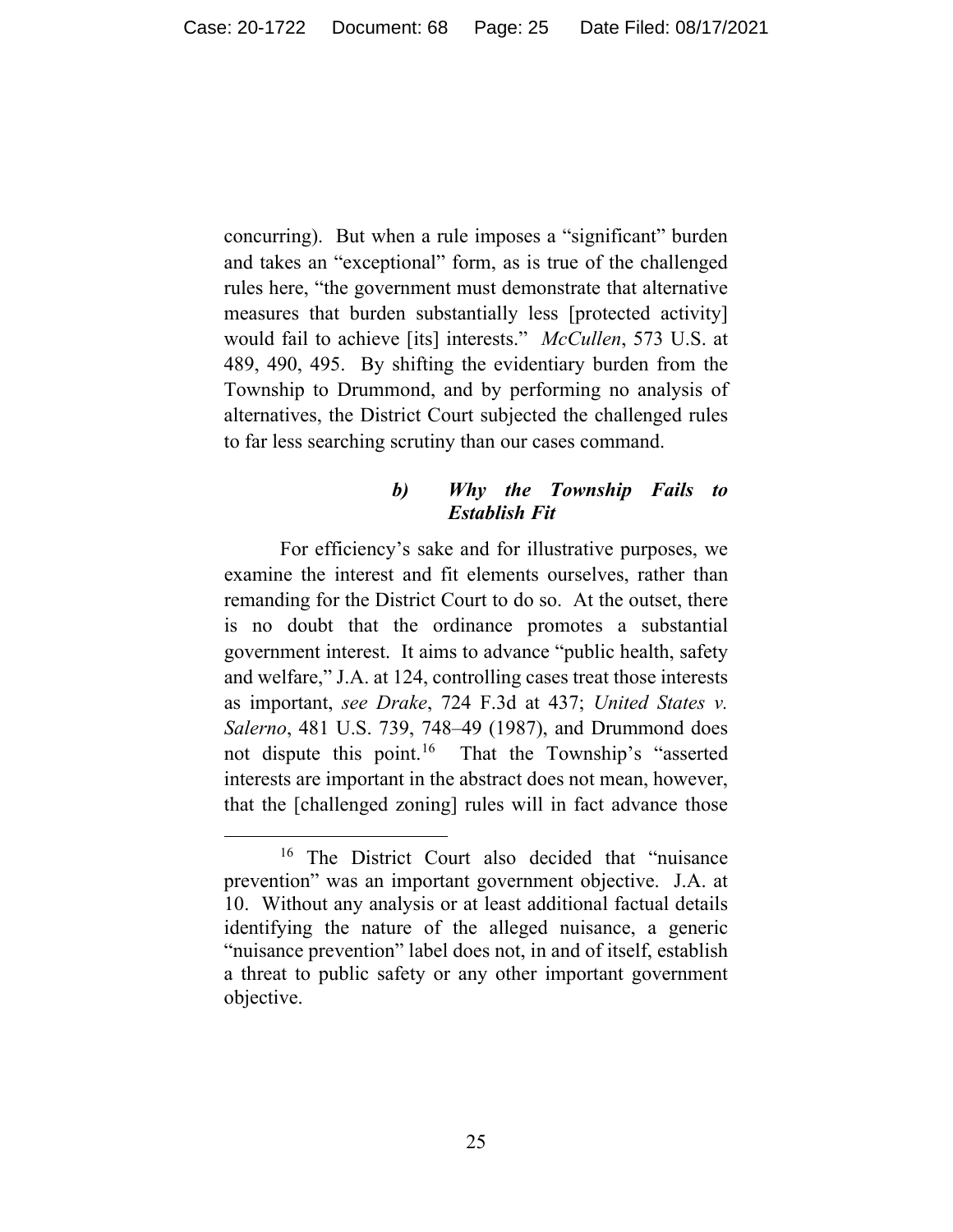interests." *Phillips v. Borough of Keyport*, 107 F.3d 164, 174– 75 (3d Cir. 1997) (citation omitted). The Township "must do more than simply 'posit the existence of the disease sought to be cured.'" *Id*. Instead, it must persuade us that "the recited harms are real, not merely conjectural, and that the regulation will in fact alleviate these harms in a direct and material way." *Id*. That leaves us to focus on the fit between the Township's ends and the means it uses to achieve them.

And therein lies the problem. The first and most important sign that something is amiss comes from the ordinance's outlier status. When a challenged law has few analogues, it raises concern "that the [government] has too readily forgone options that could serve its interests just as well, without substantially burdening" protected conduct. *McCullen*, 573 U.S. at 490. This is such a case. Neither the Township nor its Amici put forward any parallels for the challenged rules, whether in history or in contemporary practice. *See* Section II.B, *supra*. The ordinance's outlier status cannot be decisive, of course, but it does trigger an especially exacting means-ends analysis.

A closer look at the challenged rules reveals serious questions about fit. First consider the rim-fire rifle rule. On the Township's account, this rule prevents the use of powerful ammunition, reducing noise and increasing safety. But as the Township admitted at oral argument, this theory is just that: A theory, unsupported by evidence. *See Ezell II*, 846 F.3d at 896. And even if it were otherwise, the Township would still need to show it "seriously considered" more targeted tools for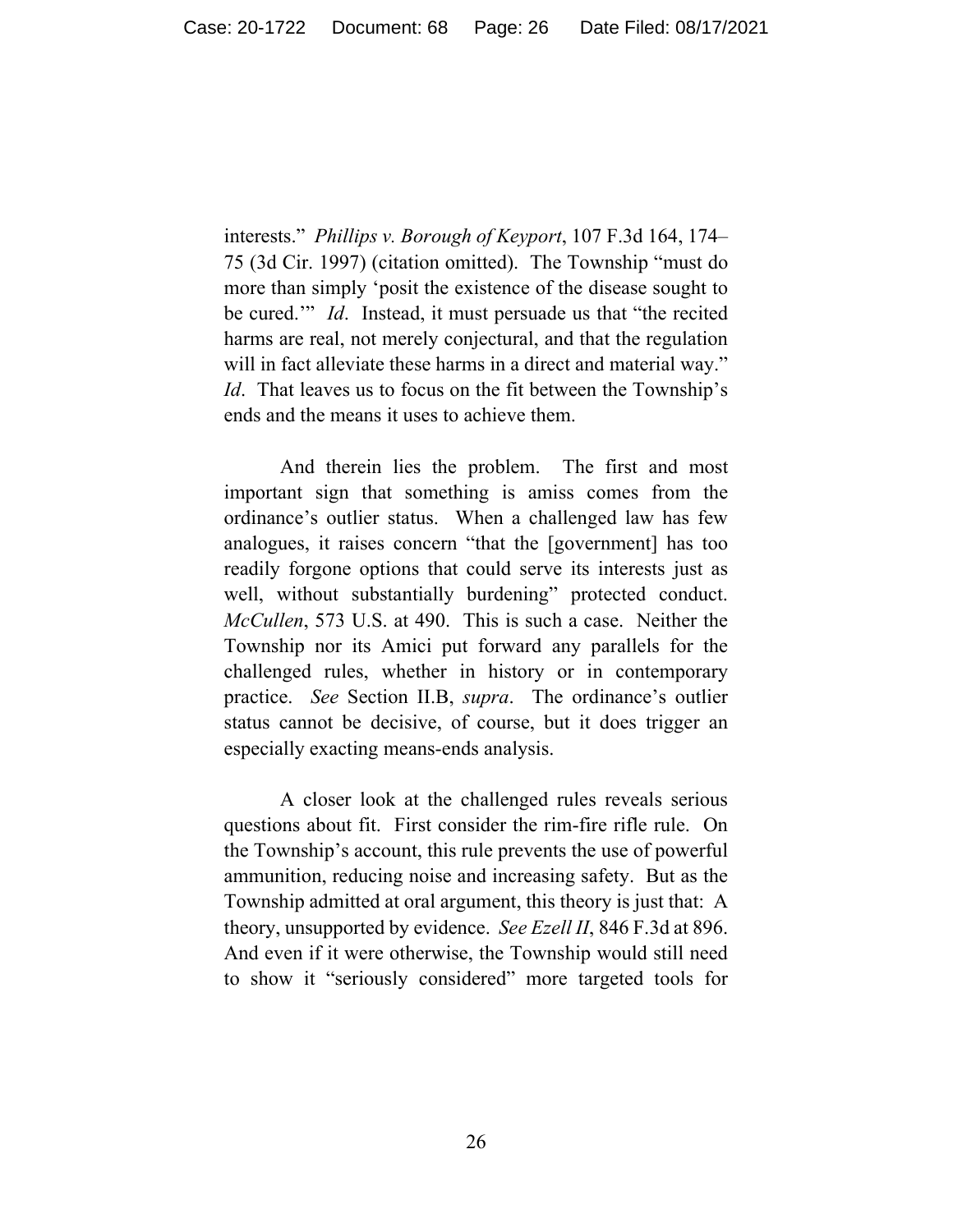achieving its ends. *Bruni*, 824 F.3d at 371. To take two obvious examples, the Township already instructs Sportsman's Clubs to implement noise-reduction techniques and rangesafety best practices. Zoning Ordinance at Art. III, § 311. It is true that the Township need not "demonstrate it has tried or considered *every* less burdensome alternative," but it cannot forego an entire "range of alternatives" without developing "a meaningful record . . . that those options would fail to alleviate the problems meant to be addressed." *Bruni*, 824 F.3d at 370–71. If considered judgment or experience has exposed less-burdensome alternatives as unreasonable, that is for the Township to show after discovery.

Now turn to the non-profit ownership rule. On appeal, the Township justifies this rule on the ground that it moderates the intensity of use at Sportsman's Clubs.<sup>[17](#page-26-0)</sup> But even if evidence corroborated this point—and at this early stage, none does—it would hardly establish sufficient tailoring. *See Ezell II*, 846 F.3d at 896. Here again, "less intrusive tools" for relieving commercial intensity would appear to be "readily available." *McCullen*, 573 U.S. at 494. It is not apparent, for instance, why the Township could not achieve its goals by implementing occupancy limits or hours-of-operation restrictions, for nowhere has it demonstrated—at least not yet—that it "reasonably rejected" common regulatory tools in

<span id="page-26-0"></span><sup>&</sup>lt;sup>17</sup> Prior to this appeal, the Township did not identify "intensity of land use" as a justification in its pleadings, exhibits, or arguments; rather, that possible justification was independently raised by the District Court and is only now raised by the Township.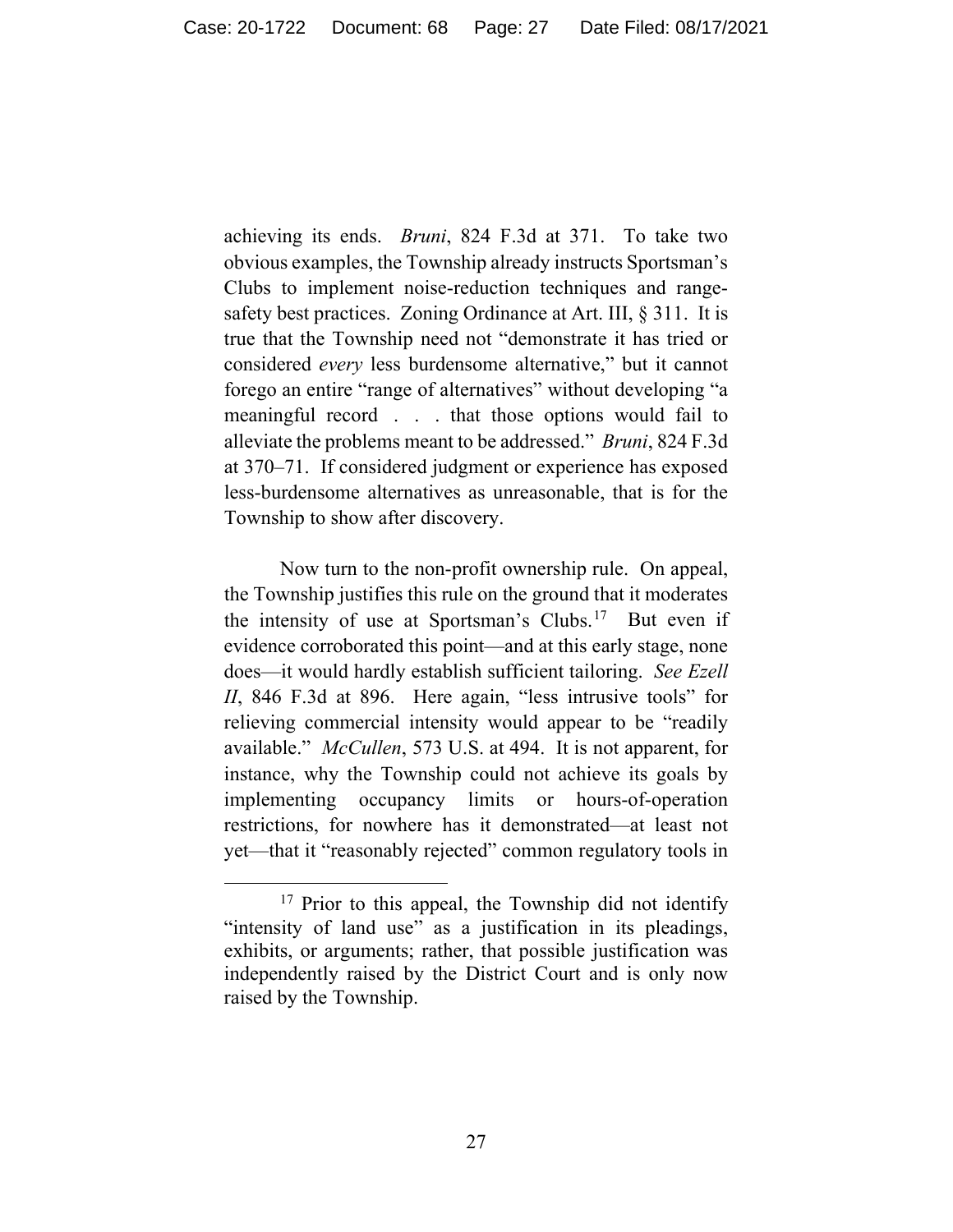favor of the unusual prohibition on for-profit firing ranges. *Bruni*, 824 F.3d at 371.

So far, we have identified two reasons why the ordinance plausibly fails intermediate scrutiny: No evidence ties the challenged rules to the asserted interest, and the Township neglects to explain why it eschewed more targeted alternatives. But the Township also encounters a third problem. When it implemented the non-profit ownership and rim-fire rifle rules for Sportsman's Clubs, the Township left the permissive rules regulating Shooting Ranges intact. It also continued to allow individuals to practice with center-fire rifles everywhere in IBD districts aside from Sportsman's Clubs. These glaring instances of under-inclusion exacerbate our already significant concerns about fit.

If non-profit status moderates commercial intensity, as the Township insists, why permit for-profit Shooting Ranges? And if center-fire rifles amplify noise and safety concerns, why allow them at Shooting Ranges—indeed, everywhere other than Sportsman's Clubs? To the extent the Township posits that adjacent uses or other circumstances explain its "truly exceptional" decision to single out Sportsman's Clubs, *McCullen*, 373 U.S. at 490, it must support that position not with "lawyers' talk," but with actual "evidence." *Ezell II*, 846 F.3d at 896 (citation and quotation marks omitted). And at the pleading stage, of course, the Township has none.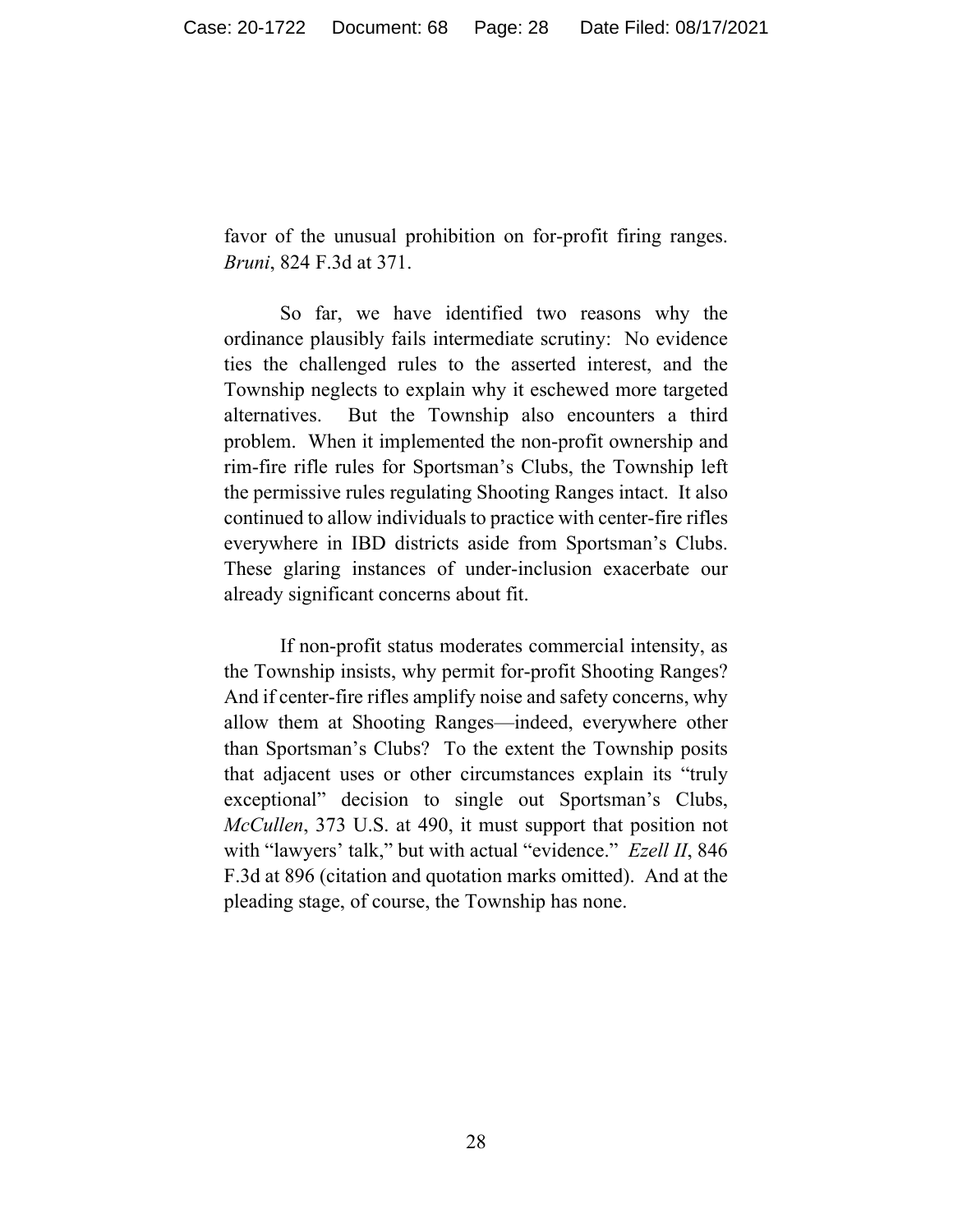# *c) Where the Township's Counterarguments Founder*

In resisting Drummond's request for remand, the Township advances two arguments. It first urges us to defer to the Board's findings. The ordinance's preamble states that the challenged rules promote the "health, safety and welfare" of the Township's residents. J.A. at 124. Relying on our longstanding reluctance to "sit as a zoning board of appeals," *Chez Sez III Corp. v. Twp. of Union*, 945 F.2d 628, 633 (3d Cir. 1991) (citation omitted), and emphasizing that we afford "some deference" to zoning rules that restrict speech, *Bruni*, 824 F.3d at 370, the Township depicts the preamble as definitively resolving the ordinance's fit.

The problem with this proposal is that it amounts not to "some deference," but total abdication. *Bruni*, 824 F.3d at 370. If a zoning board could immunize its own rules from review merely by mentioning public safety, heightened scrutiny would be heightened in name only. Indeed, the Township's proposal would authorize even absolute bans on gun ranges and stores whenever a local zoning board believes a ban would promote public safety. *Heller* demands far more. *See* 554 U.S. at 576, 632.

Taking another tack, the Township assigns the ordinance to a category of low-burden laws that overcome intermediate scrutiny without discovery. When a rule places only a "slight burden" on protected conduct, it may be impossible to identify "alternative measures" that would "burden *substantially* less [conduct]." *Bruni*, 824 F.3d at 372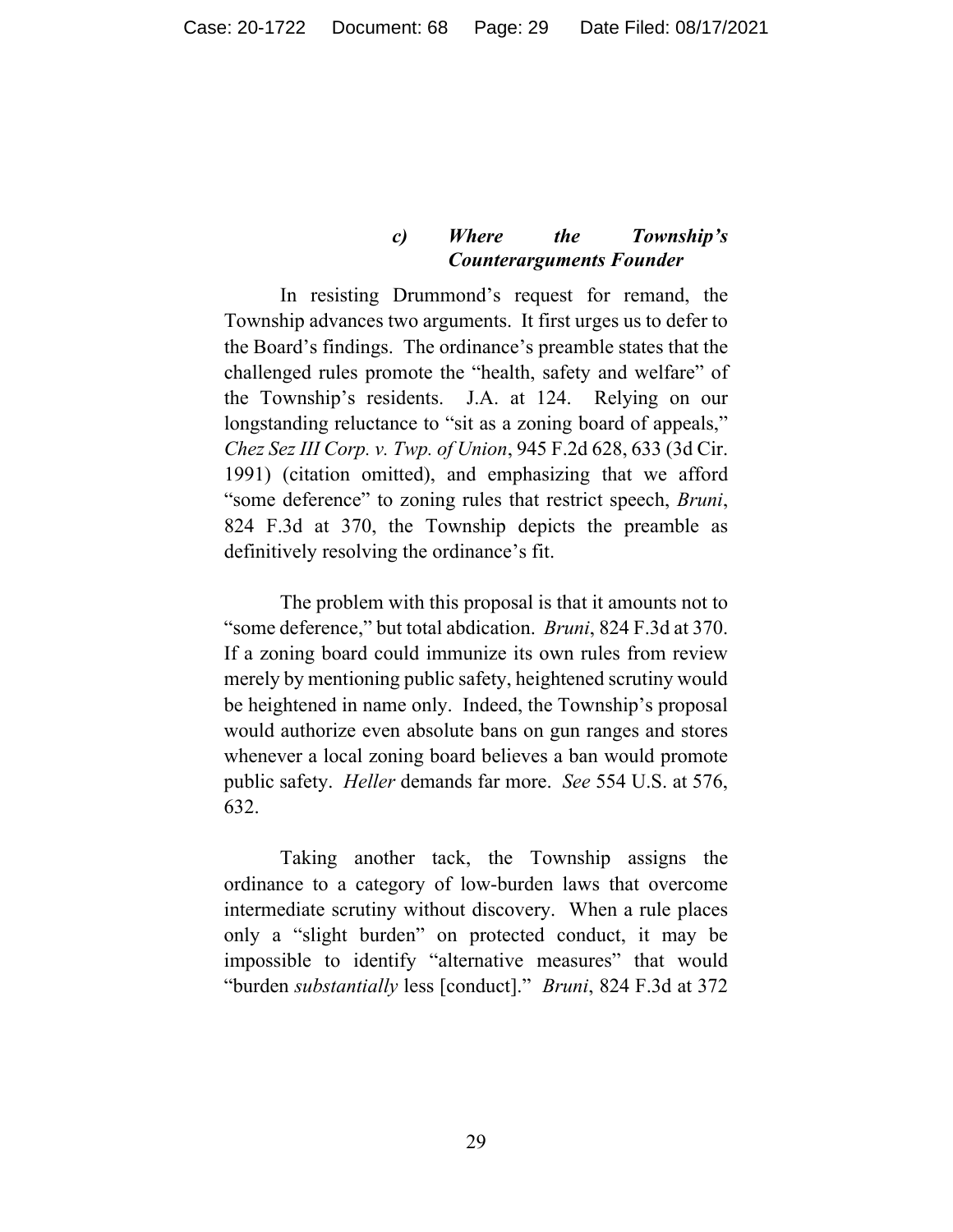n.20 (citation omitted). Under those circumstances, it may be obvious—"even at the pleading stage"—that the rule overcomes intermediate scrutiny. *Id*. Our First Amendment precedents leave open this possibility, *see id*., and we see nothing in *Heller* to foreclose it in the Second Amendment context.

In this case, however, we cannot be confident that the ordinance inflicts only a *de minimis* burden on the right to bear arms. As the Township argues and as we accept above, the challenged rules stop short of an absolute ban on firearms purchase and practice. It does not follow, though, that the burden they produce is not significant. The non-profit ownership rule, in particular, has already forced the Greater Pittsburgh Gun Club out of business, and may have the same effect on other Sportsman's Clubs. It is plausible that those closures impair residents' access to the weapons and skills commonly used to lawfully defend their homes. Thus, whether the challenged rules impose a slight burden or a substantial one is not a question we can decide at the pleading stage.<sup>[18](#page-29-0)</sup>

<span id="page-29-0"></span><sup>18</sup> As previously noted, *see supra* note 10, the Township's motion to dismiss included search results showing that some gun stores operate in or near the Township. But even if we were to take judicial notice of those results, itself problematic, they tell us nothing about whether nearby stores provide adequate substitutes for the Greater Pittsburgh Gun Club and any other Sportsman's Clubs that may have closed as a result of the challenged ordinance, nor does access to alternatives for *purchasing* firearms resolve our concerns associated with restrictions on firearms *practice*.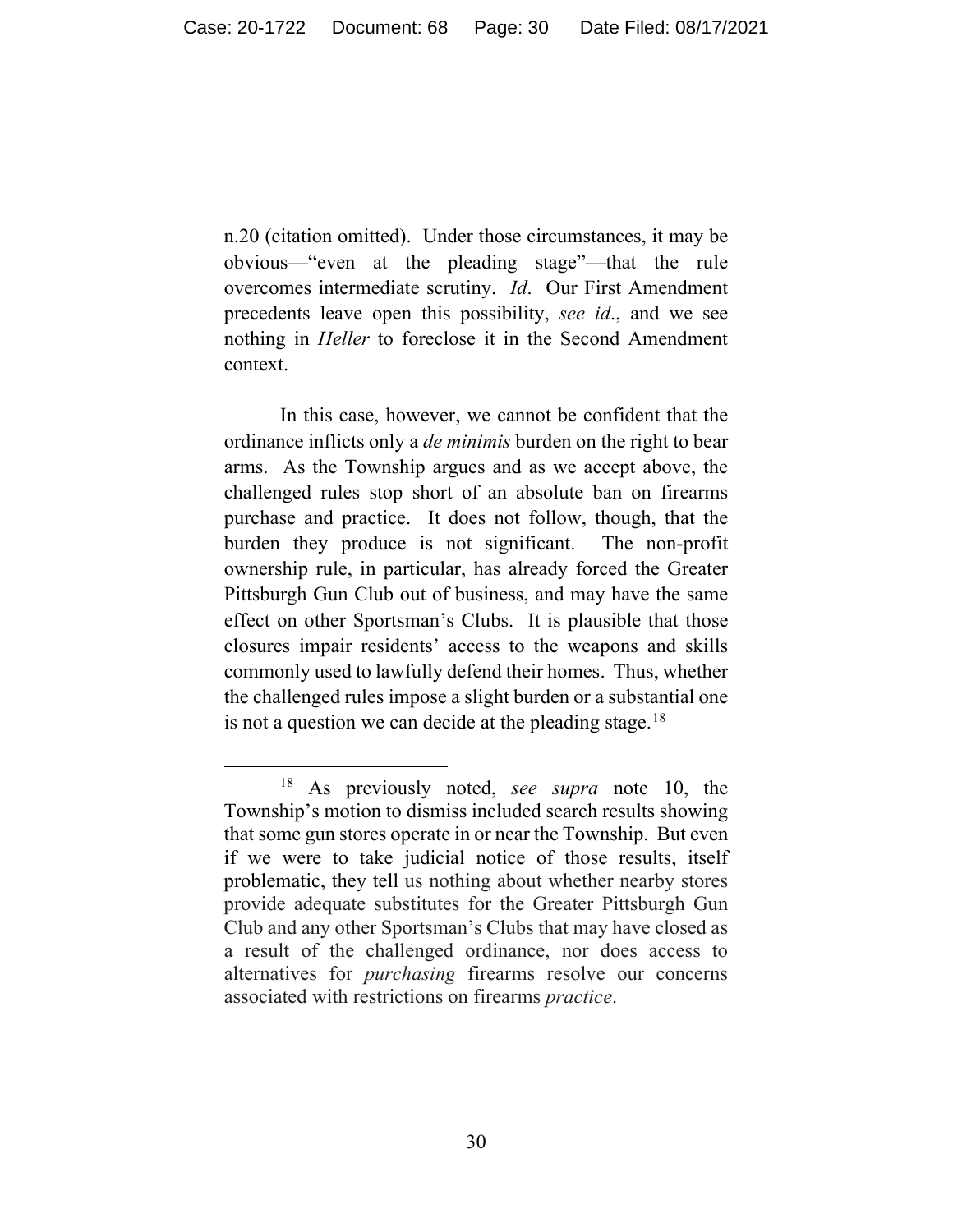Our Second Amendment inquiry ends where it began. *Heller* rejects rational-basis review and instead requires a rigorous analysis of rules that interfere with the right to bear arms. Here, for example, the Township must marshal evidence to explain why, for Sportsman's Clubs in IBD districts, it embraced the unusual rim-fire rifle and non-profit ownership rules over more common, less burdensome alternatives. The question is not whether the Township used "the least restrictive or least intrusive means of serving its interests," *Ward*, 491 U.S. at 798, but whether it "seriously considered[] substantially less restrictive alternatives," *Bruni*, 824 F.3d at 357. As is unsurprising at the pleading stage, the Township has failed to "establish a close fit between the challenged zoning regulations and the actual public benefits they serve—and to do so with actual evidence, not just assertions." *Ezell II*, 846 F.3d at 894; *Binderup v. Att'y Gen.*, 836 F.3d 336, 354 (3d Cir. 2016) (requiring the government to "present some meaningful evidence, not mere assertions, to justify its predictive judgments" (alteration in original) (citation omitted)). We leave it to the District Court to analyze whatever evidence the Township presents in light of these governing principles.

# **III. Remaining Motions**

In addition to seeking reinstatement of his Second Amendment claims, Drummond asks us to enter a preliminary injunction and to reassign this case to another district judge. We reject both requests.

First, rather than address Drummond's request for a preliminary injunction, we will remand for the District Court